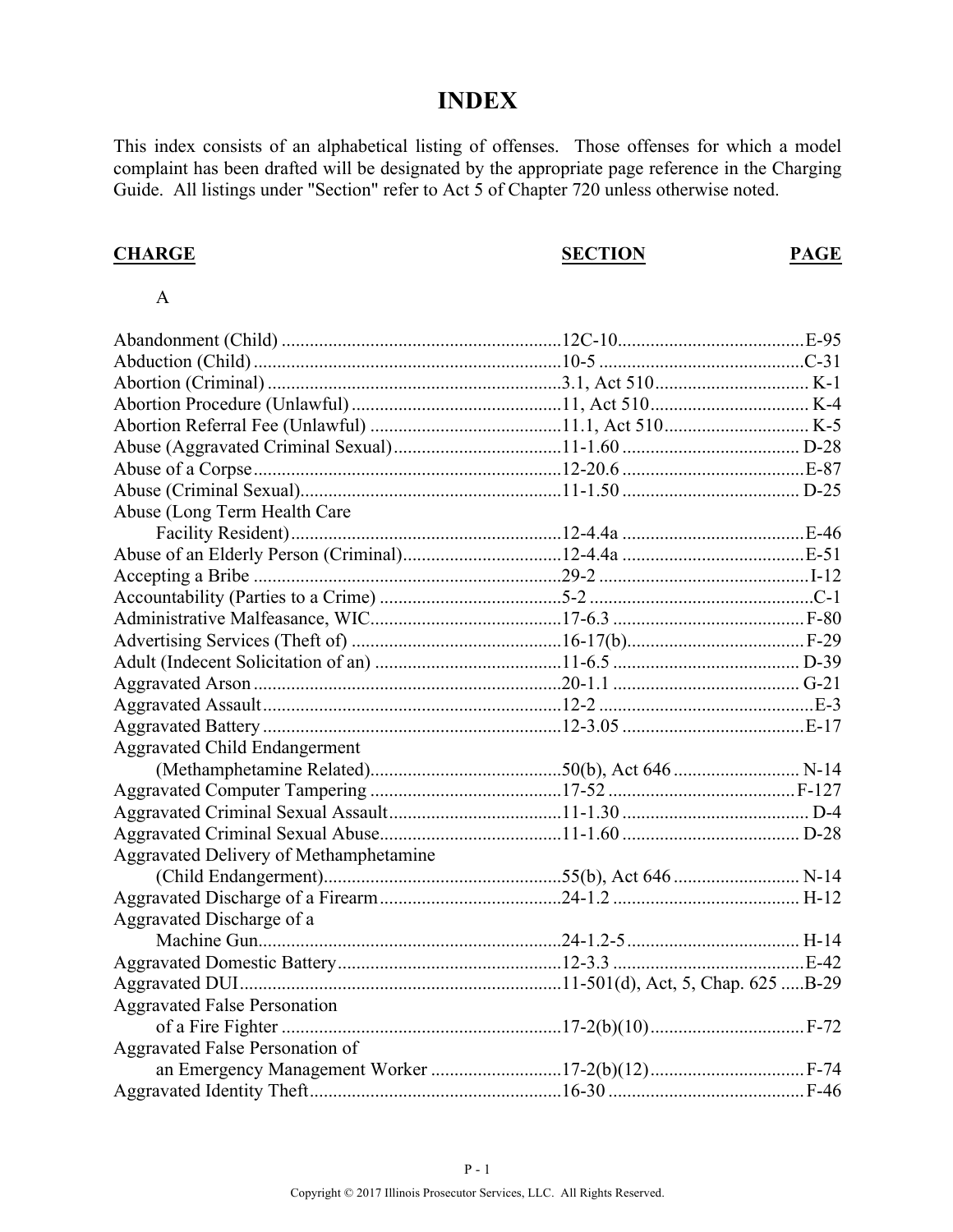| <b>CHARGE</b>                        | <b>SECTION</b> | PAGE |
|--------------------------------------|----------------|------|
|                                      |                |      |
| <b>Aggravated Fraud Conspiracy</b>   |                |      |
|                                      |                |      |
|                                      |                |      |
|                                      |                |      |
|                                      |                |      |
| Aggravated Possession of             |                |      |
|                                      |                |      |
| Aggravated Participation in          |                |      |
|                                      |                |      |
| Aggravated Possession of a Stolen    |                |      |
|                                      |                |      |
|                                      |                |      |
|                                      |                |      |
|                                      |                |      |
|                                      |                |      |
|                                      |                |      |
|                                      |                |      |
|                                      |                |      |
|                                      |                |      |
|                                      |                |      |
| Aiming a Laser Pointer at a Peace    |                |      |
|                                      |                |      |
|                                      |                |      |
| Alteration of Credit Card or Debit   |                |      |
|                                      |                |      |
|                                      |                |      |
| Anhydrous Ammonia, Aggravated        |                |      |
|                                      |                |      |
|                                      |                |      |
| Anhydrous Ammonia in an Unauthorized |                |      |
|                                      |                |      |
| Anhydrous Ammonia Equipment,         |                |      |
|                                      |                |      |
|                                      |                |      |
|                                      |                |      |
|                                      |                |      |
|                                      |                |      |
|                                      |                |      |
|                                      |                |      |
|                                      |                |      |
|                                      |                |      |
|                                      |                |      |
|                                      |                |      |
|                                      |                |      |
|                                      |                |      |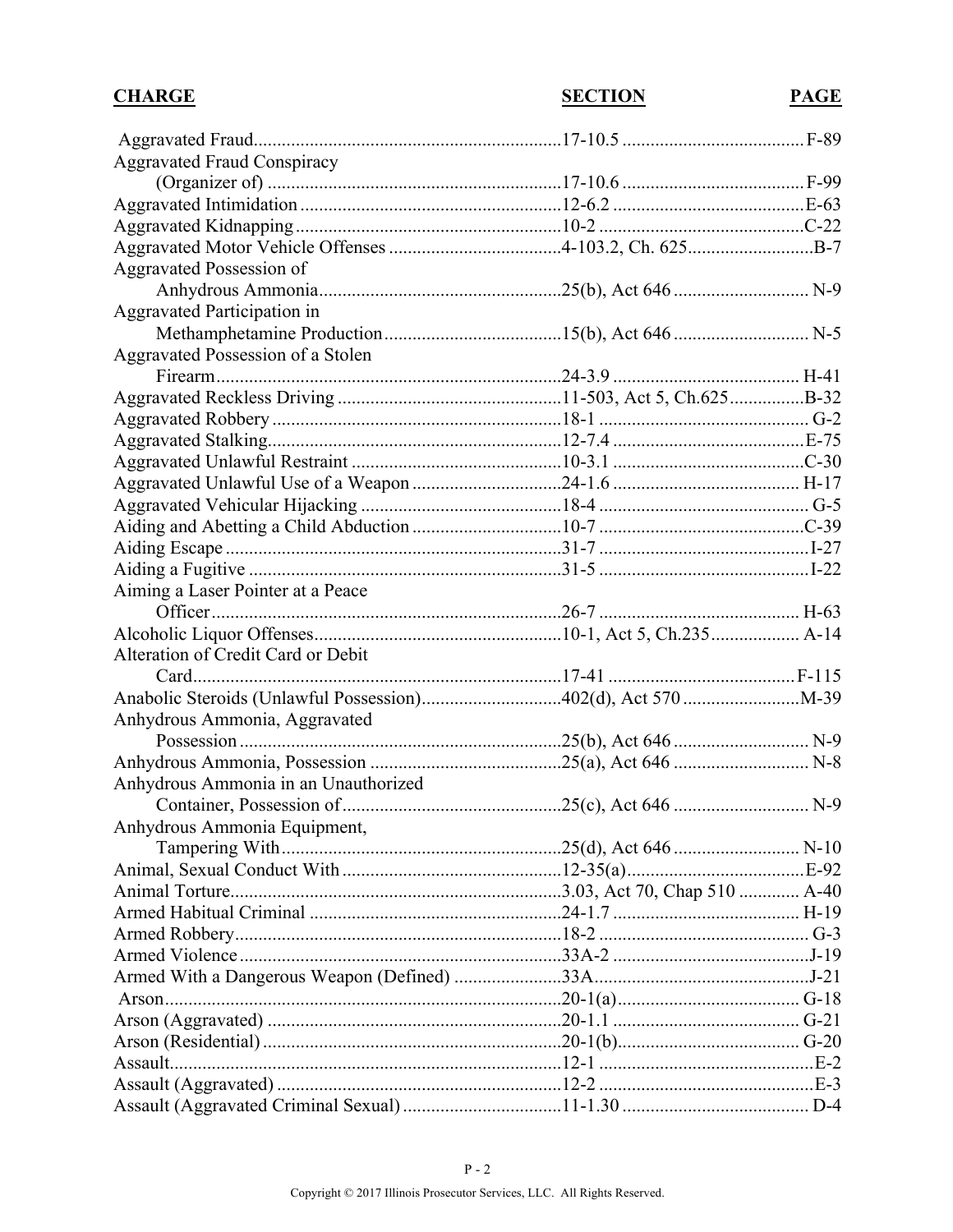| <b>CHARGE</b> | <b>SECTION</b> | <b>PAGE</b> |
|---------------|----------------|-------------|
|               |                |             |

#### $\, {\bf B}$

| Bank Identification Card (Unlawful |  |
|------------------------------------|--|
|                                    |  |
|                                    |  |
|                                    |  |
|                                    |  |
|                                    |  |
|                                    |  |
| Battery of an Unborn Child         |  |
|                                    |  |
|                                    |  |
|                                    |  |
|                                    |  |
|                                    |  |
| Body Piercing Parlor,              |  |
|                                    |  |
|                                    |  |
|                                    |  |
|                                    |  |
|                                    |  |
|                                    |  |
| Bringing Contraband Into a         |  |
|                                    |  |
| Building (Permitting the Unlawful  |  |
|                                    |  |
|                                    |  |
|                                    |  |
|                                    |  |
|                                    |  |

# ${\bf C}$

| Calculated Criminal Disposal of        |  |
|----------------------------------------|--|
|                                        |  |
|                                        |  |
| Cannabis Sativa Plant (Unlawful        |  |
|                                        |  |
| Cannabis (Unlawful Calculated Criminal |  |
|                                        |  |
|                                        |  |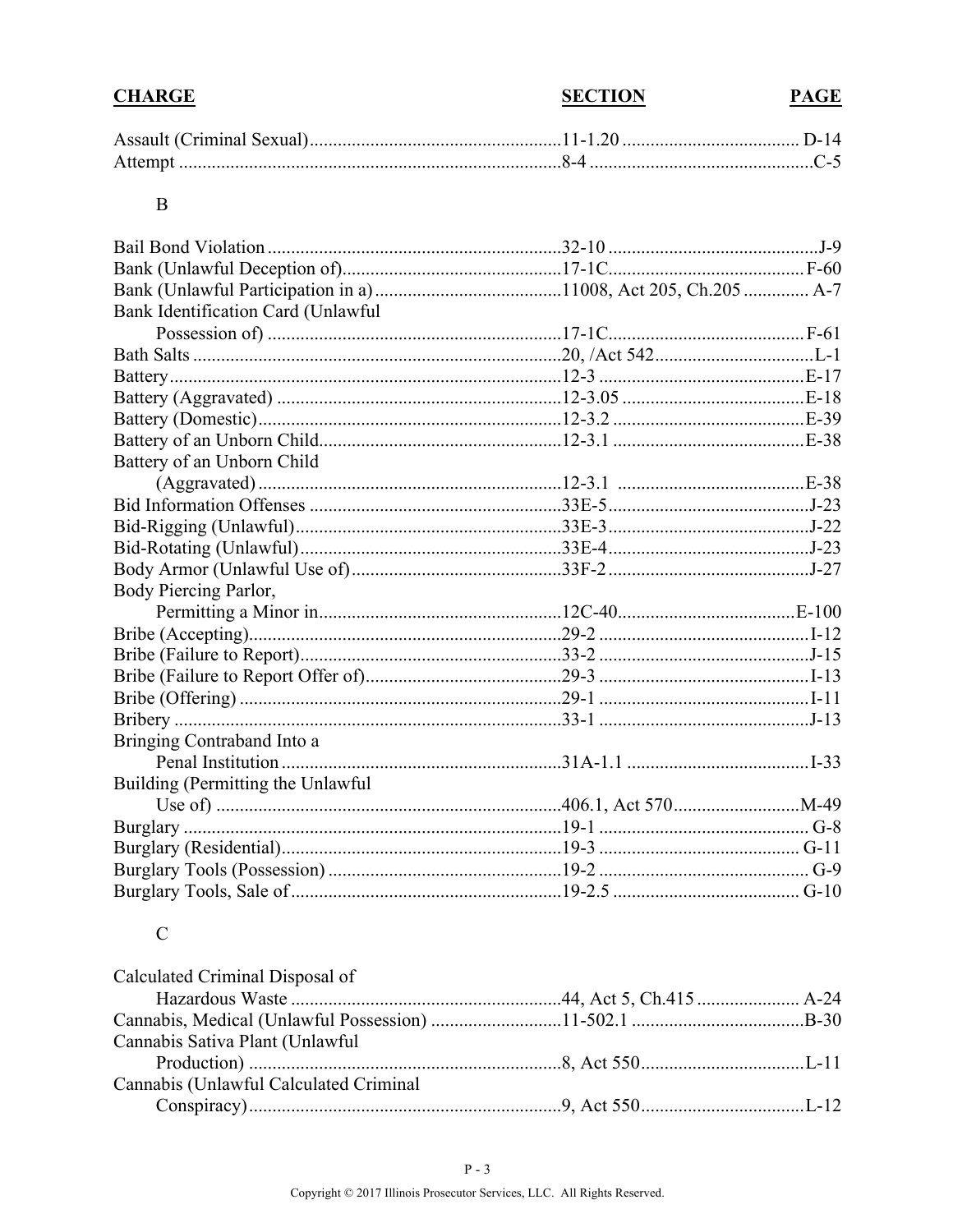| <b>CHARGE</b>                                                  | <b>SECTION</b> | <b>PAGE</b> |
|----------------------------------------------------------------|----------------|-------------|
|                                                                |                |             |
| Cannabis (Unlawful Delivery -                                  |                |             |
|                                                                |                |             |
|                                                                |                |             |
|                                                                |                |             |
|                                                                |                |             |
|                                                                |                |             |
| Charitable Trust Funds (Unlawful                               |                |             |
|                                                                |                |             |
| Check Fraud (Unlawful Possession of                            |                |             |
|                                                                |                |             |
|                                                                |                |             |
|                                                                |                |             |
|                                                                |                |             |
|                                                                |                |             |
|                                                                |                |             |
| Child Endangerment, Methamphetamine                            |                |             |
|                                                                |                |             |
|                                                                |                |             |
| Child, Leaving in Control of a Child Sex Offender12-21.6-5E-88 |                |             |
| Child (Permitting the Sexual                                   |                |             |
|                                                                |                |             |
|                                                                |                |             |
|                                                                |                |             |
|                                                                |                |             |
|                                                                |                |             |
| Child Sex Offender (Unlawful                                   |                |             |
|                                                                |                |             |
|                                                                |                |             |
|                                                                |                |             |
|                                                                |                |             |
| Coin-Operated Machine (Possession of                           |                |             |
|                                                                |                |             |
|                                                                |                |             |
| Commercial Bribery Involving a                                 |                |             |
|                                                                |                |             |
|                                                                |                |             |
|                                                                |                |             |
|                                                                |                |             |
| Compelling Confession by Force                                 |                |             |
|                                                                |                |             |
|                                                                |                |             |
|                                                                |                |             |
|                                                                |                |             |
|                                                                |                |             |
|                                                                |                |             |
|                                                                |                |             |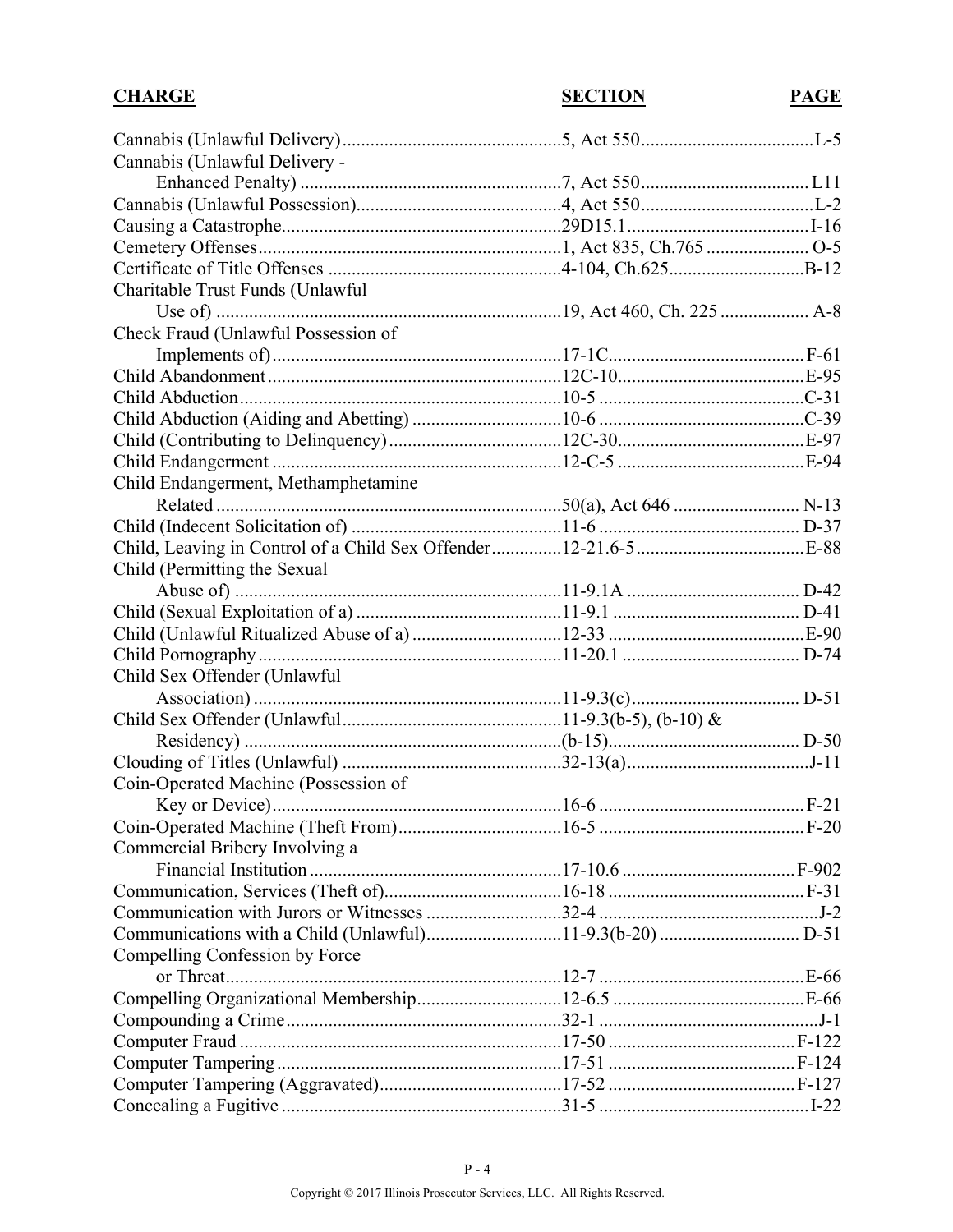| Confession (Compelling by Force or<br>Conspiracy to Commit Financial<br>Contraband (Bringing Into a<br>Contraband (Possession In a<br>Contributing to the Criminal<br><b>Controlled Substances (Calculated)</b><br>Controlled Substances (Unlawful)<br>Controlled Substances (Unlawful<br>Controlled Substances (Unlawful<br>Controlled Substances (Unlawful)<br>Controlled Substances (Unlawful)<br>Controlled Substances Records (Unlawful<br>Conviction Information (Unlawful<br>Counterfeiting Credit Card or Debit<br>Credit Card and Debit Card | <b>CHARGE</b> | <b>SECTION</b> | <b>PAGE</b> |
|-------------------------------------------------------------------------------------------------------------------------------------------------------------------------------------------------------------------------------------------------------------------------------------------------------------------------------------------------------------------------------------------------------------------------------------------------------------------------------------------------------------------------------------------------------|---------------|----------------|-------------|
|                                                                                                                                                                                                                                                                                                                                                                                                                                                                                                                                                       |               |                |             |
|                                                                                                                                                                                                                                                                                                                                                                                                                                                                                                                                                       |               |                |             |
|                                                                                                                                                                                                                                                                                                                                                                                                                                                                                                                                                       |               |                |             |
|                                                                                                                                                                                                                                                                                                                                                                                                                                                                                                                                                       |               |                |             |
|                                                                                                                                                                                                                                                                                                                                                                                                                                                                                                                                                       |               |                |             |
|                                                                                                                                                                                                                                                                                                                                                                                                                                                                                                                                                       |               |                |             |
|                                                                                                                                                                                                                                                                                                                                                                                                                                                                                                                                                       |               |                |             |
|                                                                                                                                                                                                                                                                                                                                                                                                                                                                                                                                                       |               |                |             |
|                                                                                                                                                                                                                                                                                                                                                                                                                                                                                                                                                       |               |                |             |
|                                                                                                                                                                                                                                                                                                                                                                                                                                                                                                                                                       |               |                |             |
|                                                                                                                                                                                                                                                                                                                                                                                                                                                                                                                                                       |               |                |             |
|                                                                                                                                                                                                                                                                                                                                                                                                                                                                                                                                                       |               |                |             |
|                                                                                                                                                                                                                                                                                                                                                                                                                                                                                                                                                       |               |                |             |
|                                                                                                                                                                                                                                                                                                                                                                                                                                                                                                                                                       |               |                |             |
|                                                                                                                                                                                                                                                                                                                                                                                                                                                                                                                                                       |               |                |             |
|                                                                                                                                                                                                                                                                                                                                                                                                                                                                                                                                                       |               |                |             |
|                                                                                                                                                                                                                                                                                                                                                                                                                                                                                                                                                       |               |                |             |
|                                                                                                                                                                                                                                                                                                                                                                                                                                                                                                                                                       |               |                |             |
|                                                                                                                                                                                                                                                                                                                                                                                                                                                                                                                                                       |               |                |             |
|                                                                                                                                                                                                                                                                                                                                                                                                                                                                                                                                                       |               |                |             |
|                                                                                                                                                                                                                                                                                                                                                                                                                                                                                                                                                       |               |                |             |
|                                                                                                                                                                                                                                                                                                                                                                                                                                                                                                                                                       |               |                |             |
|                                                                                                                                                                                                                                                                                                                                                                                                                                                                                                                                                       |               |                |             |
|                                                                                                                                                                                                                                                                                                                                                                                                                                                                                                                                                       |               |                |             |
|                                                                                                                                                                                                                                                                                                                                                                                                                                                                                                                                                       |               |                |             |
|                                                                                                                                                                                                                                                                                                                                                                                                                                                                                                                                                       |               |                |             |
|                                                                                                                                                                                                                                                                                                                                                                                                                                                                                                                                                       |               |                |             |
|                                                                                                                                                                                                                                                                                                                                                                                                                                                                                                                                                       |               |                |             |
|                                                                                                                                                                                                                                                                                                                                                                                                                                                                                                                                                       |               |                |             |
|                                                                                                                                                                                                                                                                                                                                                                                                                                                                                                                                                       |               |                |             |
|                                                                                                                                                                                                                                                                                                                                                                                                                                                                                                                                                       |               |                |             |
|                                                                                                                                                                                                                                                                                                                                                                                                                                                                                                                                                       |               |                |             |
|                                                                                                                                                                                                                                                                                                                                                                                                                                                                                                                                                       |               |                |             |
|                                                                                                                                                                                                                                                                                                                                                                                                                                                                                                                                                       |               |                |             |
|                                                                                                                                                                                                                                                                                                                                                                                                                                                                                                                                                       |               |                |             |
|                                                                                                                                                                                                                                                                                                                                                                                                                                                                                                                                                       |               |                |             |
|                                                                                                                                                                                                                                                                                                                                                                                                                                                                                                                                                       |               |                |             |
|                                                                                                                                                                                                                                                                                                                                                                                                                                                                                                                                                       |               |                |             |
|                                                                                                                                                                                                                                                                                                                                                                                                                                                                                                                                                       |               |                |             |
|                                                                                                                                                                                                                                                                                                                                                                                                                                                                                                                                                       |               |                |             |
|                                                                                                                                                                                                                                                                                                                                                                                                                                                                                                                                                       |               |                |             |
|                                                                                                                                                                                                                                                                                                                                                                                                                                                                                                                                                       |               |                |             |
|                                                                                                                                                                                                                                                                                                                                                                                                                                                                                                                                                       |               |                |             |
|                                                                                                                                                                                                                                                                                                                                                                                                                                                                                                                                                       |               |                |             |

Criminal Damage to State Supported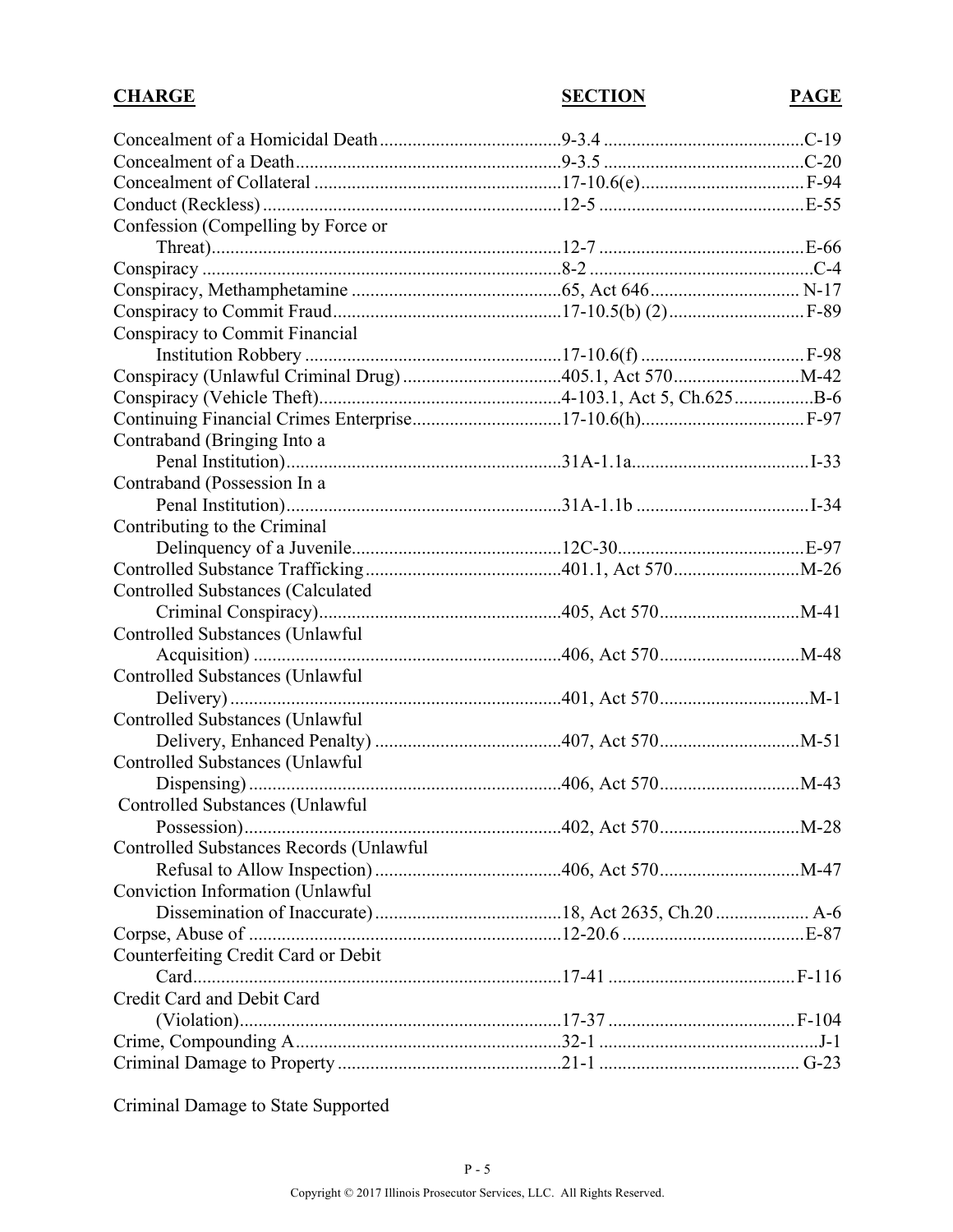| <b>SECTION</b> | PAGE |
|----------------|------|
|                |      |
|                |      |
|                |      |
|                |      |
|                |      |
|                |      |
|                |      |
|                |      |
|                |      |
|                |      |
|                |      |
|                |      |
|                |      |
|                |      |
|                |      |
|                |      |
|                |      |
|                |      |
|                |      |
|                |      |
|                |      |
|                |      |
|                |      |
|                |      |
|                |      |
|                |      |
|                |      |
|                |      |

# $\mathbf{D}$

| Debit Card and Credit Card |  |
|----------------------------|--|
|                            |  |
|                            |  |
|                            |  |
|                            |  |
|                            |  |
|                            |  |
| Delinquency of a Child     |  |
|                            |  |
|                            |  |
|                            |  |
|                            |  |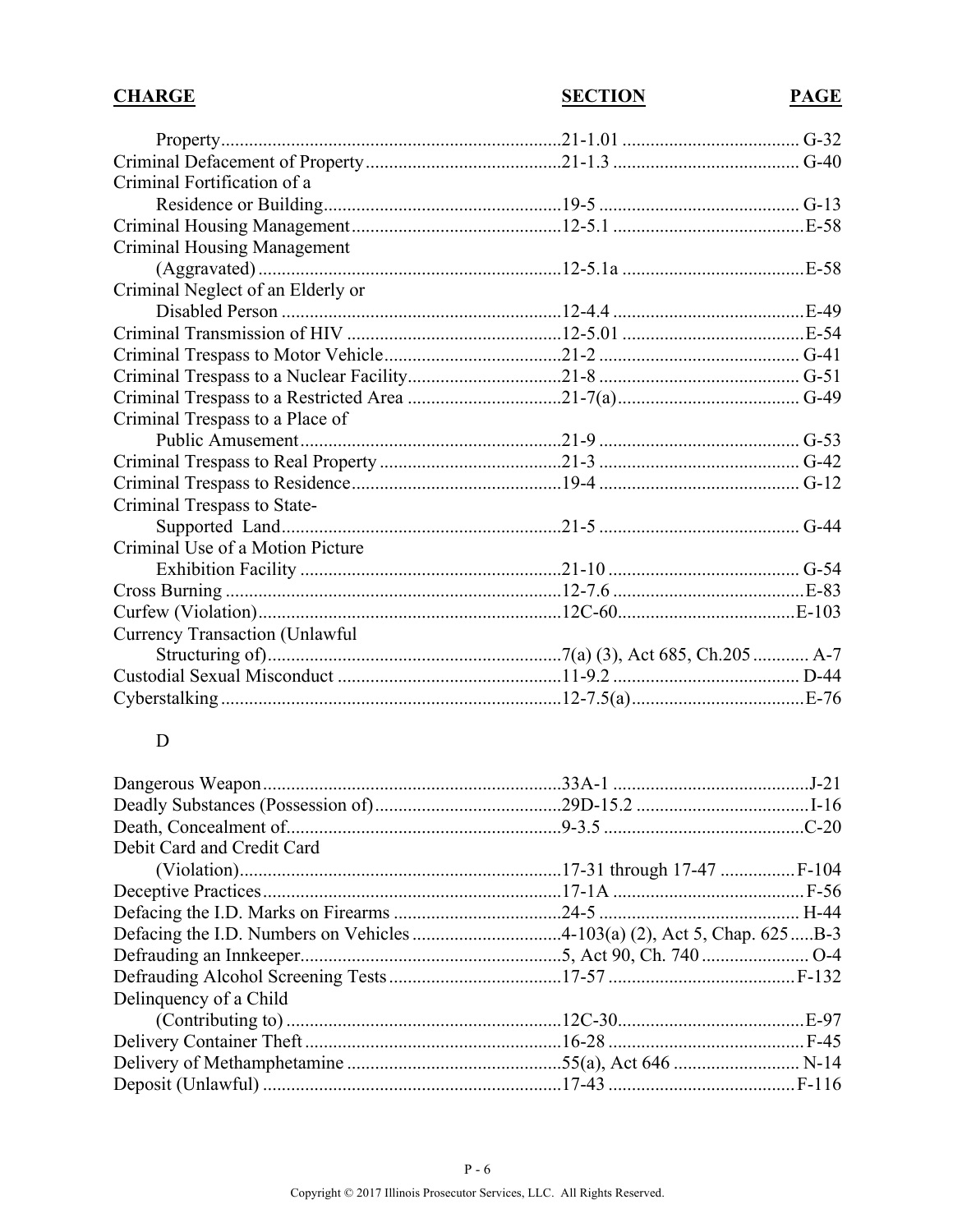| Desecration of Human Remains          |  |
|---------------------------------------|--|
|                                       |  |
|                                       |  |
|                                       |  |
| Disadvantaged Business Enterprise     |  |
|                                       |  |
|                                       |  |
|                                       |  |
|                                       |  |
|                                       |  |
|                                       |  |
|                                       |  |
| Domestic Violence Victim (Unlawful    |  |
|                                       |  |
| Domestic Violence, Unlawful           |  |
|                                       |  |
| Driving a Snowmobile While Under The  |  |
|                                       |  |
| Driving a Vehicle While Under The     |  |
|                                       |  |
| Driving a Vehicle While Under The     |  |
|                                       |  |
| Driving While Driver's License is     |  |
|                                       |  |
|                                       |  |
|                                       |  |
|                                       |  |
| Drug Induced Infliction of Aggravated |  |
|                                       |  |
| Drug (Unlawful Calculated Criminal    |  |
|                                       |  |
| Drug Paraphernalia (Unlawful          |  |
|                                       |  |
|                                       |  |
| Drug Paraphernalia (Unlawful Sale     |  |
|                                       |  |
|                                       |  |

#### E

| Elderly or Disabled Person (Criminal  |  |
|---------------------------------------|--|
|                                       |  |
| Elderly or Disabled Person (Unlawful) |  |
|                                       |  |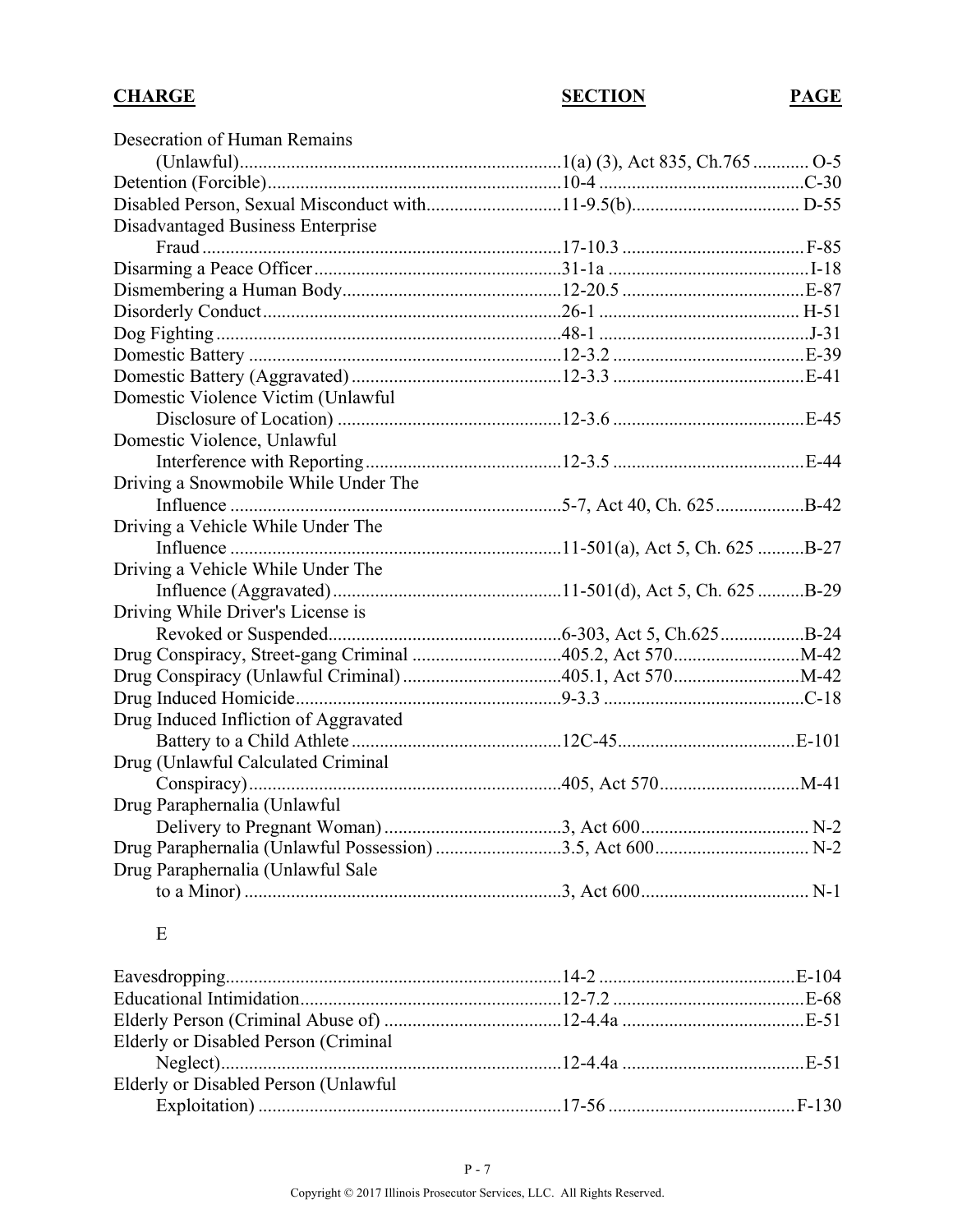### **CHARGE SECTION PAGE** Electronic Tracking Device, (Unlawful Use of )........................................................21-2.5 ........................................ G-42 Electronic Transmission (Fraudulent Use) ...........................................................17-44 ........................................F-120 Emergency Communications (Interference With) .......................................................26-2 ........................................... H-58 Emergency Management Worker, Obstructing ...................................................................31-9 .............................................I-31 Emergency Exit, Theft by......................................................16-25 ..........................................F-33 Emergency Management Worker, False Personation ..........................................................17-2(b) (11)................................F-74 Emergency Management Worker, Aggravated False Personation ......................................17-2(b) (12)................................F-74 Endangerment (Child)............................................................12C-5..........................................E-94 Endangerment (Vehicular).....................................................12-5.02 .......................................E-56 Entering False Information for an FOID Card ...............................................................14(d-5), Act 65, Ch. 430 ........... A-35 Environmental Protection Act Offenses........................................................................44, Act 5, Ch.415 ...................... A-24 Escape ....................................................................................31-6 .............................................I-23 Escape ....................................................................................5-8A-4.1, Act 5, Ch.730.............. O-3 Escape (Aiding) .....................................................................31-7 .............................................I-27 Ethnic Intimidation (Hate Crime)..........................................12-7.1 .........................................E-67 Evidence (Failure to Preserve)...............................................33-5(a).........................................J-18 Exploitation of an Elderly Disabled Person (Unlawful)..........................................17-56 ........................................F-130 Explosives or Incendiary Devices (Possession of)..............................................................20-2 ........................................... G-21 F Facilitating Theft of Wireless Services..................................16-18 ..........................................F-30 Facsimile Machine (Unlawful Use of)...................................26-3 ........................................... H-58 Failure of Dealer to Register the Sale of a Firearm and to Produce Firearm Register ...........................................................24-4 ........................................... H-43 Failure to Keep Required Records.........................................5/5-401.2, Act 625 .....................B-18 Failure to Preserve Evidence .................................................33-5(a).........................................J-18 Failure to Register a Federal Gambling Stamp ...........................................................28-4 .............................................I-10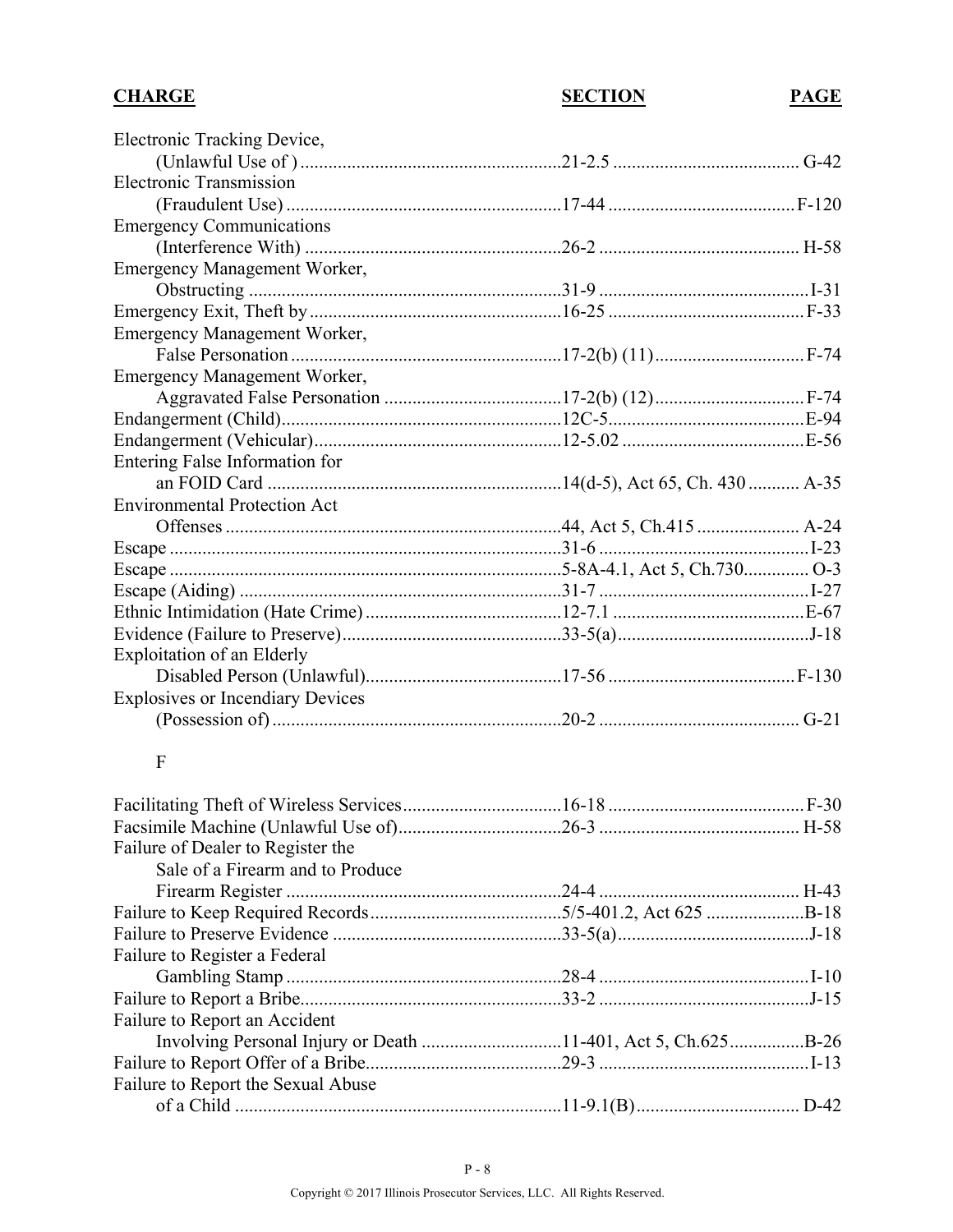| <b>CHARGE</b>                                                              | <b>SECTION</b> | <b>PAGE</b> |
|----------------------------------------------------------------------------|----------------|-------------|
|                                                                            |                |             |
| Failure to Report Loss of                                                  |                |             |
|                                                                            |                |             |
| Failure to Report an Unclaimed                                             |                |             |
|                                                                            |                |             |
| Failure to Stop After Having an                                            |                |             |
| Accident Involving Personal Injury                                         |                |             |
|                                                                            |                |             |
| False Application or Affidavit                                             |                |             |
|                                                                            |                |             |
| <b>False Material Statement Concerning</b>                                 |                |             |
|                                                                            |                |             |
|                                                                            |                |             |
| False Personation of an Emergency                                          |                |             |
|                                                                            |                |             |
|                                                                            |                |             |
| False Personation of Government or                                         |                |             |
|                                                                            |                |             |
|                                                                            |                |             |
|                                                                            |                |             |
|                                                                            |                |             |
|                                                                            |                |             |
|                                                                            |                |             |
| False Statement for Purposes of                                            |                |             |
|                                                                            |                |             |
|                                                                            |                |             |
| Federal Food Stamps (Unauthorized                                          |                |             |
|                                                                            |                |             |
|                                                                            |                |             |
|                                                                            |                |             |
|                                                                            |                |             |
|                                                                            |                |             |
|                                                                            |                |             |
|                                                                            |                |             |
|                                                                            |                |             |
|                                                                            |                |             |
|                                                                            |                |             |
|                                                                            |                |             |
| Firearm Concealed Carry (Prohibited Area)70(e), Act 66, Ch. 430 A-37       |                |             |
| Firearm Concealed Carry (Failure to Surrender)70(g), Act 66, Ch. 430  A-39 |                |             |
|                                                                            |                |             |
|                                                                            |                |             |
| Firearm (Failure of Dealer to                                              |                |             |
| Register the Sale of or Produce                                            |                |             |
|                                                                            |                |             |
|                                                                            |                |             |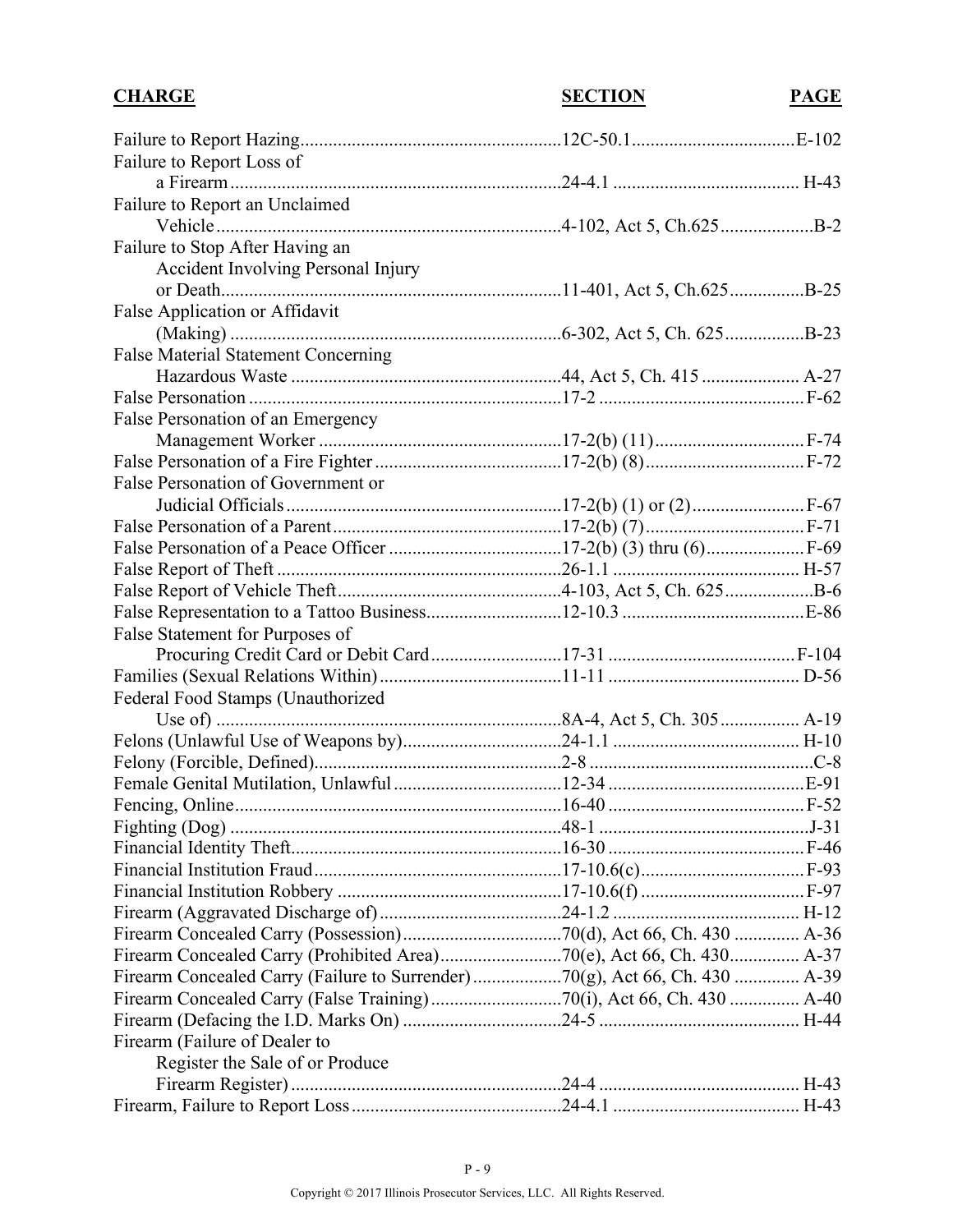| <b>CHARGE</b>                          | <b>SECTION</b> | <b>PAGE</b> |
|----------------------------------------|----------------|-------------|
|                                        |                |             |
| Firearm (Unlawful Delivery on Premises |                |             |
|                                        |                |             |
| Firearm or Firearm Ammunition          |                |             |
|                                        |                |             |
|                                        |                |             |
| Firearm (Aggravated Possession of      |                |             |
|                                        |                |             |
| Firearm and Ammunition (Possession     |                |             |
| Without Requisite Firearm Owner's      |                |             |
|                                        |                |             |
| Firearm (Unlawful Use of One in        |                |             |
|                                        |                |             |
|                                        |                |             |
|                                        |                |             |
| Firearms (Unlawful Sale by a Liquor    |                |             |
|                                        |                |             |
| Fire Fighter, Aggravated False         |                |             |
|                                        |                |             |
|                                        |                |             |
|                                        |                |             |
|                                        |                |             |
| FOID Card (Entering False)             |                |             |
|                                        |                |             |
| FOID Card (Possession of               |                |             |
|                                        |                |             |
| Food, Drugs or Cosmetics, (Unlawful    |                |             |
|                                        |                |             |
|                                        |                |             |
|                                        |                |             |
|                                        |                |             |
|                                        |                |             |
|                                        |                |             |
| <b>Fraud (Disadvantaged Business)</b>  |                |             |
|                                        |                |             |
|                                        |                |             |
|                                        |                |             |
|                                        |                |             |
|                                        |                |             |
|                                        |                |             |
|                                        |                |             |
|                                        |                |             |
|                                        |                |             |
| Fraudulent Use of Electronic           |                |             |
|                                        |                |             |
|                                        |                |             |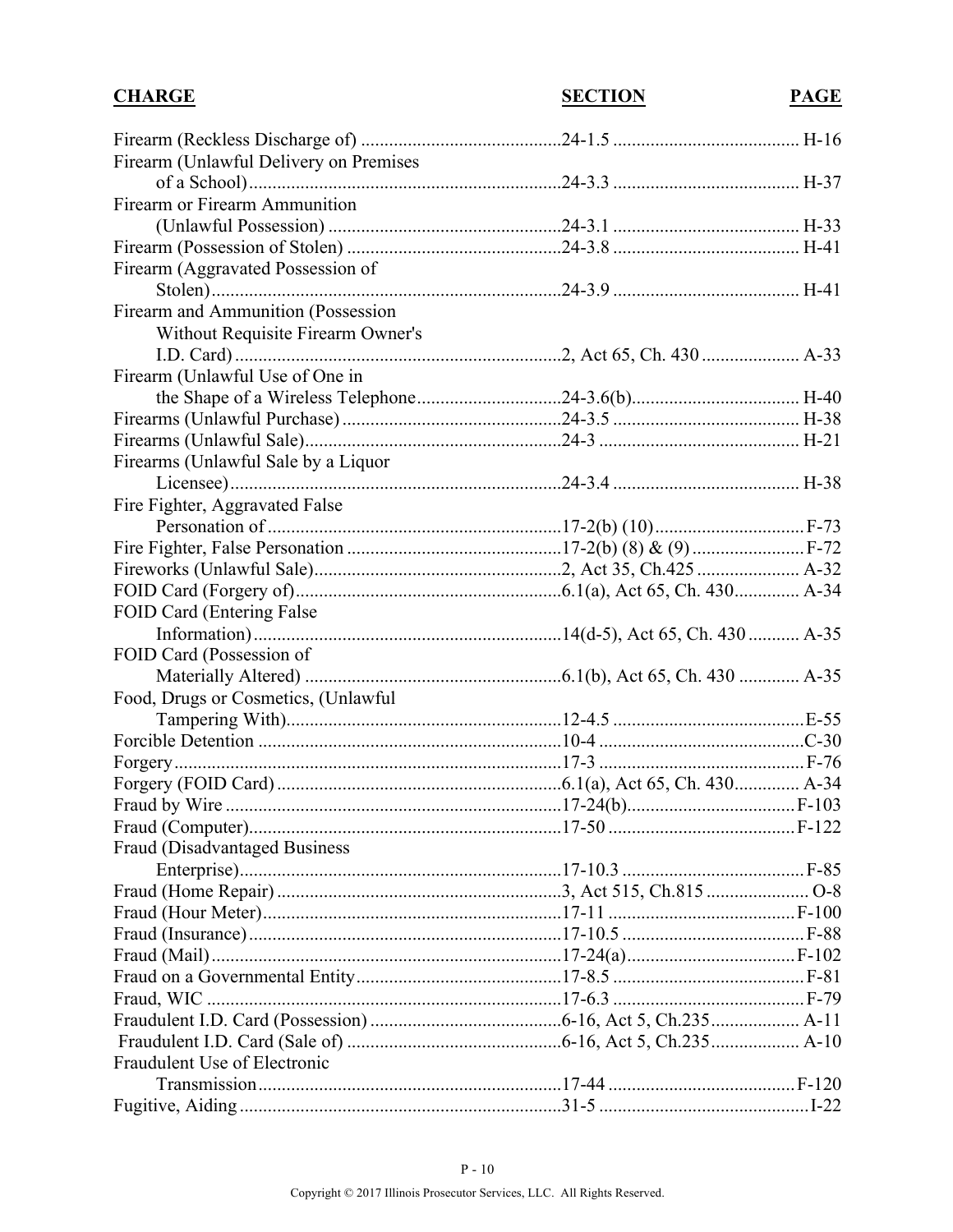| <b>CHARGE</b>                       | <b>SECTION</b> | <b>PAGE</b> |
|-------------------------------------|----------------|-------------|
| Furnishing Goods in Violation of    |                |             |
|                                     |                |             |
| G                                   |                |             |
| Gambling.                           |                |             |
| Gambling (Failure to Register)      |                |             |
|                                     |                |             |
|                                     |                |             |
|                                     |                |             |
| Gang-Related Activity by a Peace    |                |             |
|                                     |                |             |
| Government or Judicial Official     |                |             |
|                                     |                |             |
|                                     |                |             |
|                                     |                |             |
| Great Bodily Harm (Drug Induced     |                |             |
|                                     |                |             |
|                                     |                |             |
| Gross Neglect of a Long-Term Health |                |             |
|                                     |                |             |
|                                     |                |             |
|                                     |                |             |

### $\boldsymbol{\mathrm{H}}$

| Hazardous Materials (Unlawful |  |
|-------------------------------|--|
|                               |  |
|                               |  |
|                               |  |
|                               |  |
|                               |  |
|                               |  |
|                               |  |
|                               |  |
|                               |  |
|                               |  |
|                               |  |
| Hotel (Unlawful Removal of    |  |
|                               |  |
|                               |  |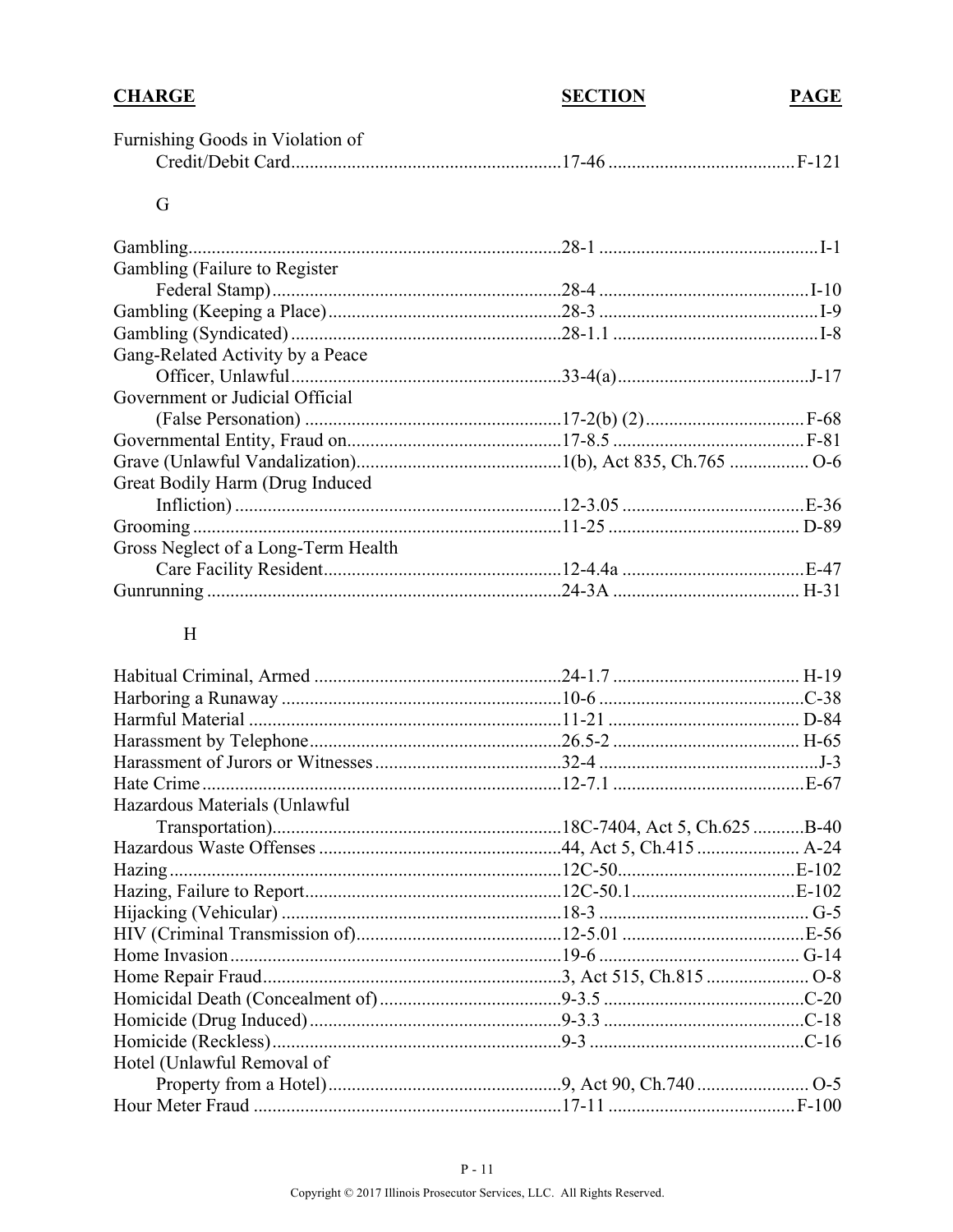| Household Appliances (Unlawful)       |  |
|---------------------------------------|--|
|                                       |  |
|                                       |  |
|                                       |  |
| Human Fetus (Unlawful Sale of or      |  |
|                                       |  |
| Human Growth Hormone (Unlawful        |  |
|                                       |  |
| Human Remains (Unlawful               |  |
|                                       |  |
| Hypodermic Syringe or Needle          |  |
|                                       |  |
| Hypodermic Syringe or Needle          |  |
|                                       |  |
|                                       |  |
| $\bf{I}$                              |  |
|                                       |  |
|                                       |  |
| Identification Document (Unauthorized |  |
|                                       |  |
| Illegal Installation of an Object     |  |
|                                       |  |
| <b>Illicit Controlled Substance</b>   |  |
|                                       |  |
| Impersonating a Member of a Police    |  |
|                                       |  |
|                                       |  |
|                                       |  |
|                                       |  |
|                                       |  |
|                                       |  |
|                                       |  |
|                                       |  |
|                                       |  |
| Intentional Homicide of an            |  |
|                                       |  |
| Interference with Emergency           |  |
|                                       |  |
| Interference with Public Institution  |  |
|                                       |  |
|                                       |  |
|                                       |  |
|                                       |  |
|                                       |  |
|                                       |  |
|                                       |  |
|                                       |  |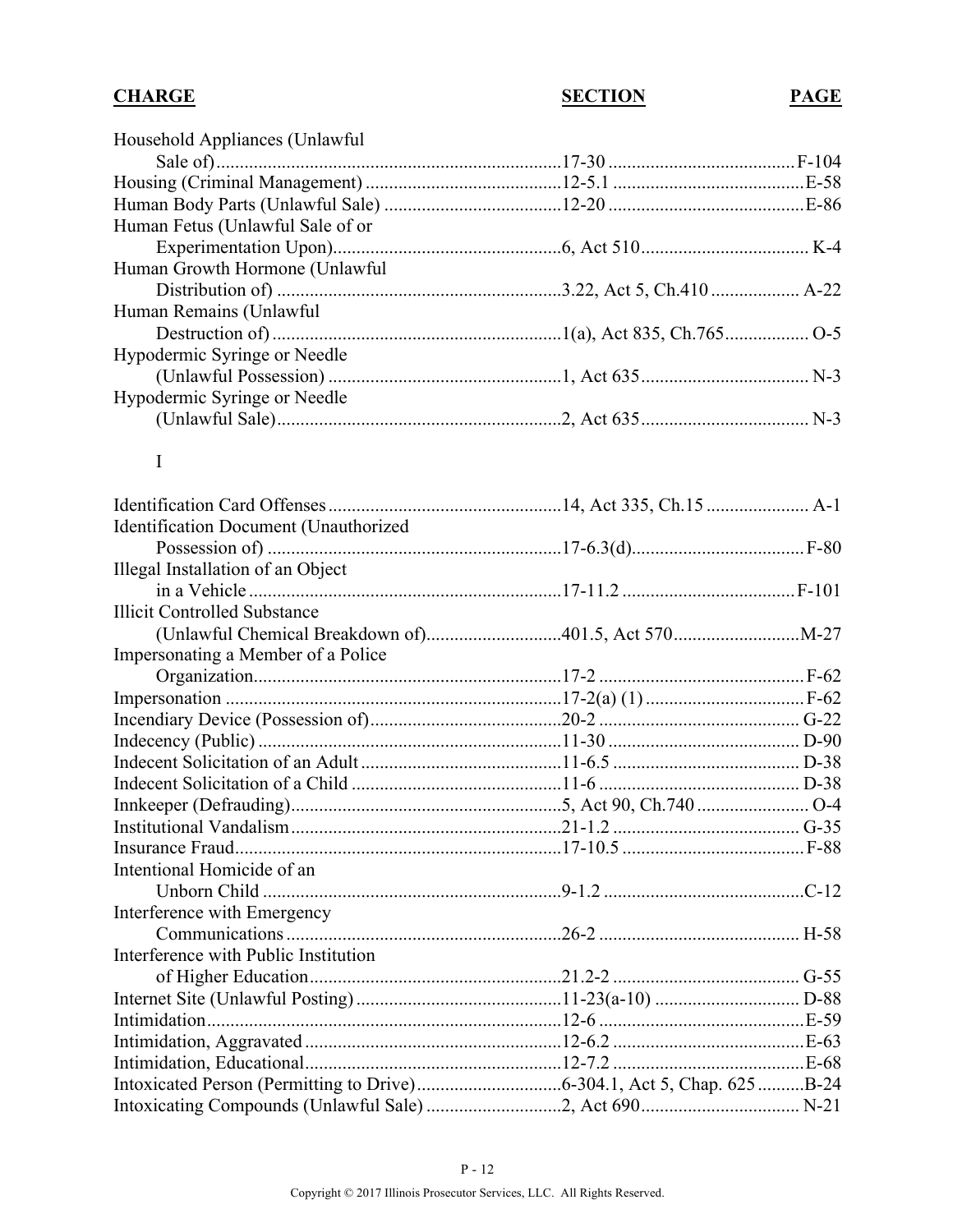| <b>CHARGE</b>                        | <b>SECTION</b> | <b>PAGE</b> |
|--------------------------------------|----------------|-------------|
|                                      |                |             |
|                                      |                |             |
|                                      |                |             |
|                                      |                |             |
| Involuntary Manslaughter of an       |                |             |
|                                      |                |             |
|                                      |                |             |
|                                      |                |             |
| J                                    |                |             |
|                                      |                |             |
| Judicial or Governmental Official    |                |             |
|                                      |                |             |
|                                      |                |             |
| Jurors or Witnesses (Unlawful        |                |             |
|                                      |                |             |
|                                      |                |             |
|                                      |                |             |
|                                      |                |             |
| Juvenile (Unlawfully Contributing to |                |             |
|                                      |                |             |
| K                                    |                |             |
|                                      |                |             |
|                                      |                |             |
|                                      |                |             |
|                                      |                |             |
| $\mathbf{L}$                         |                |             |
|                                      |                |             |
| Labor or Services,                   |                |             |
|                                      |                |             |
|                                      |                |             |
| Leaving a Child in the Control of    |                |             |
|                                      |                |             |
| <b>Library Material (Criminal</b>    |                |             |
|                                      |                |             |
|                                      |                |             |
| License or Permit (Unlawful          |                |             |
|                                      |                |             |
| <b>License or Permit Offenses</b>    |                |             |
|                                      |                |             |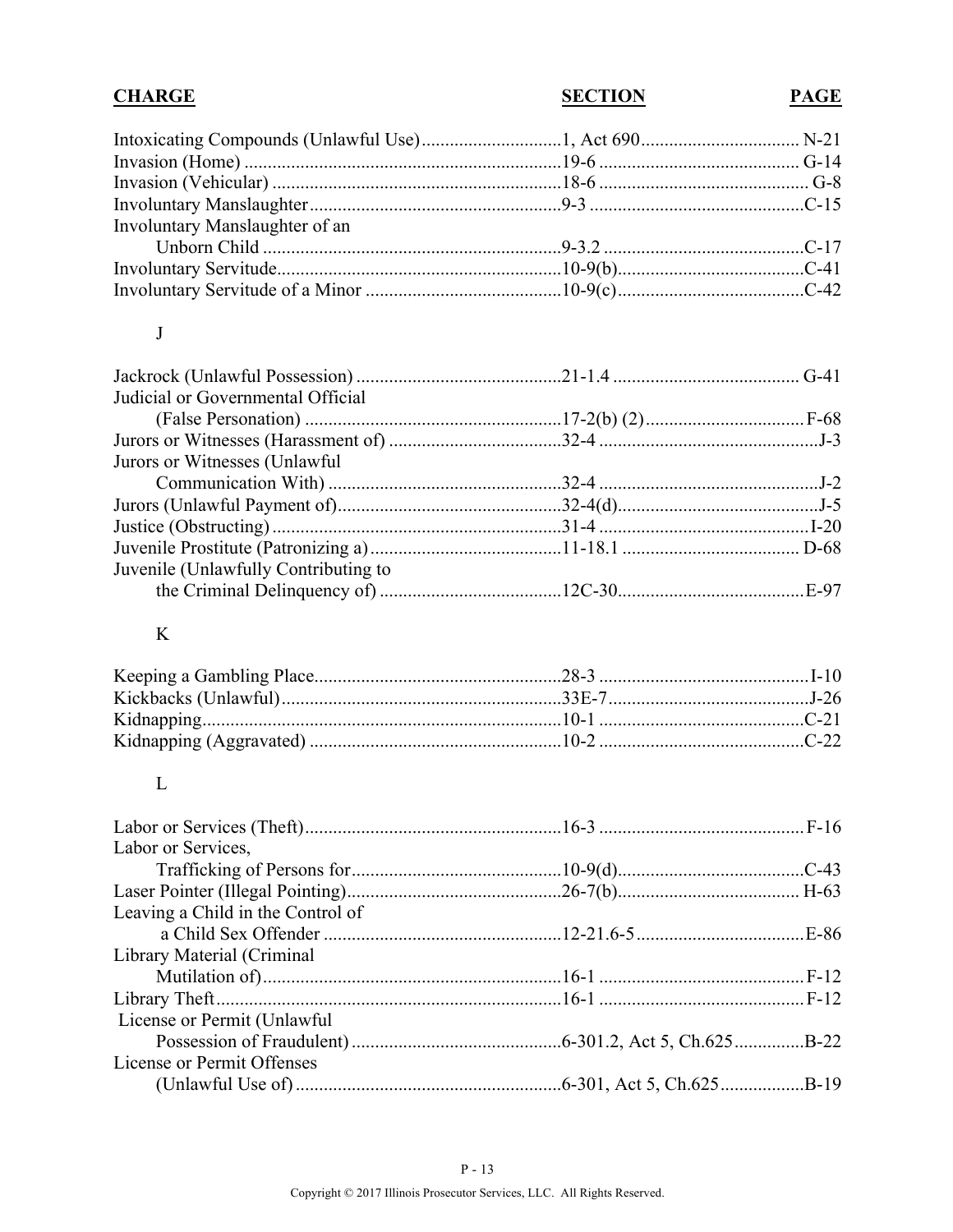| License or Permit (Unlawfully   |  |
|---------------------------------|--|
|                                 |  |
| Liquor Control Act (Permitting  |  |
|                                 |  |
|                                 |  |
|                                 |  |
|                                 |  |
| Look-Alike Substances (Unlawful |  |
|                                 |  |
|                                 |  |
|                                 |  |

#### M

| Making a False Application or         |        |
|---------------------------------------|--------|
|                                       |        |
|                                       |        |
|                                       |        |
| Manufacturer's I.D. Number Plate      |        |
|                                       |        |
|                                       |        |
|                                       |        |
|                                       |        |
|                                       |        |
| Metal Piercing Bullets (Unlawful      |        |
|                                       | . H-36 |
| Metal Piercing Bullets (Unlawful Sale |        |
|                                       |        |
|                                       |        |
|                                       |        |
|                                       |        |
| Minor (Misrepresentation of           |        |
|                                       |        |
|                                       |        |
| Minor (Possession of Fraudulent       |        |
|                                       |        |
|                                       |        |
|                                       |        |
|                                       |        |
|                                       |        |
|                                       |        |
|                                       |        |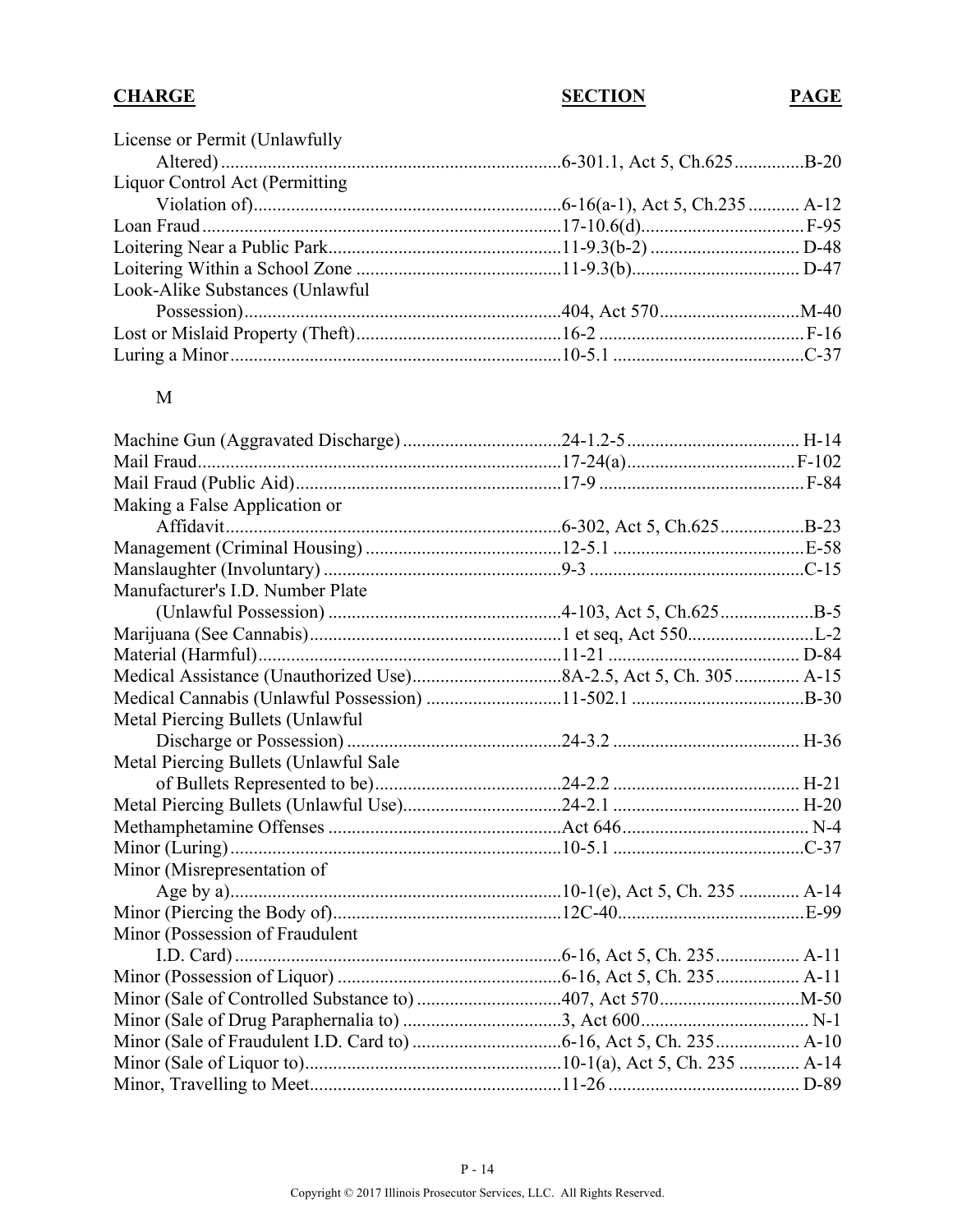| <b>CHARGE</b> | <b>SECTION</b> | <b>PAGE</b> |
|---------------|----------------|-------------|
|---------------|----------------|-------------|

| Minor (Unlawful Sale of Public    |         |
|-----------------------------------|---------|
|                                   | $C-40$  |
| Minor (Unlawful Transfer of       |         |
|                                   |         |
| Minor to Become Intoxicated       |         |
|                                   |         |
| Minor (Unlawfully Contributing to |         |
|                                   | $.E-97$ |
| Misappropriation of Financial     |         |
|                                   |         |
|                                   |         |
|                                   |         |
|                                   |         |
|                                   |         |
|                                   |         |
|                                   |         |
|                                   |         |
|                                   |         |
|                                   |         |
|                                   |         |

#### ${\bf N}$

# $\mathbf O$

| Obstructing an Emergency                |  |
|-----------------------------------------|--|
|                                         |  |
|                                         |  |
|                                         |  |
| Obtaining a Credit Card or Debit        |  |
| Card as Security for a Debt With        |  |
|                                         |  |
|                                         |  |
|                                         |  |
|                                         |  |
|                                         |  |
| <b>Official Prescriptions (Unlawful</b> |  |
|                                         |  |
|                                         |  |
|                                         |  |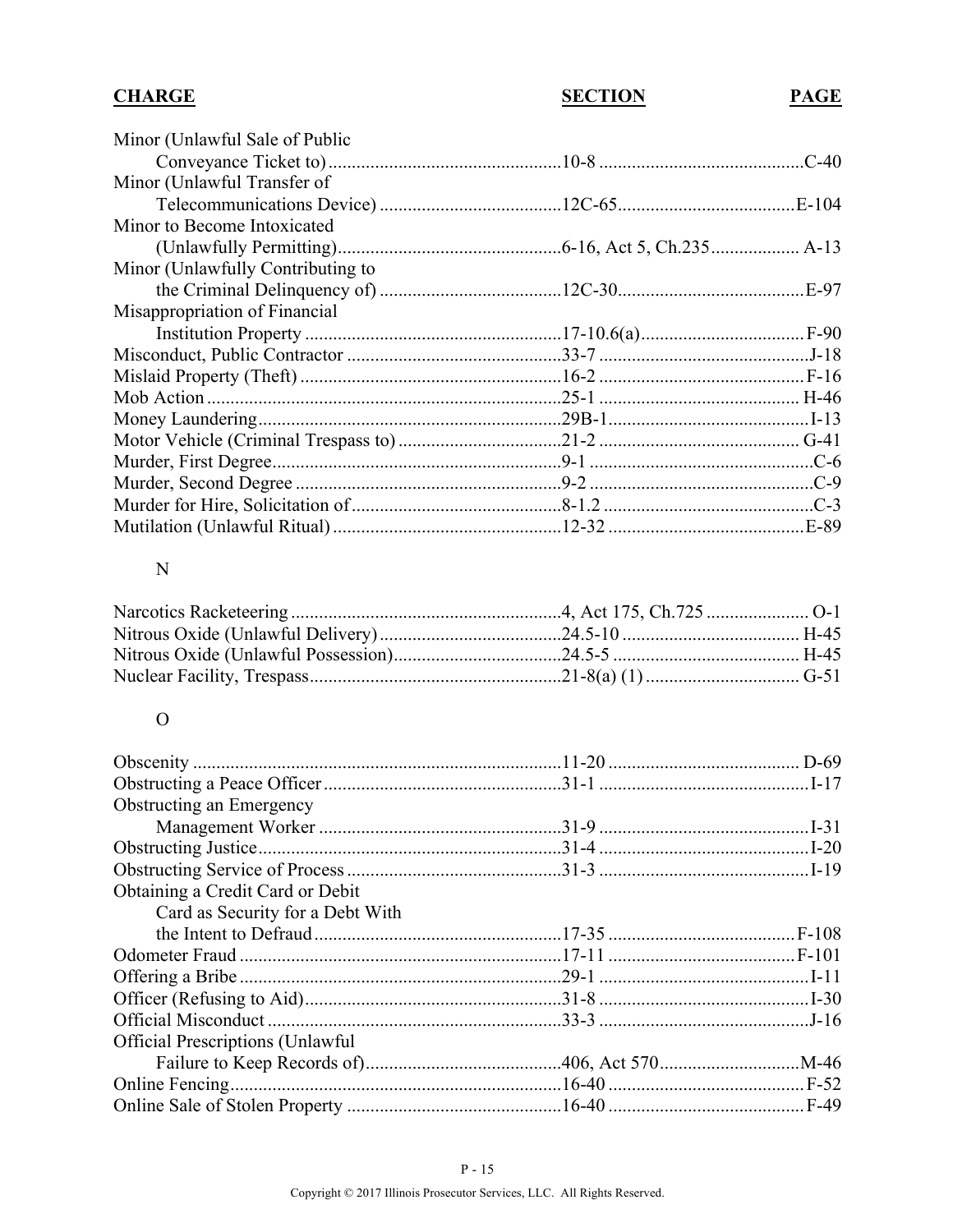| <b>CHARGE</b>                        | <b>SECTION</b> | <b>PAGE</b> |
|--------------------------------------|----------------|-------------|
|                                      |                |             |
| Operating a Snowmobile While         |                |             |
|                                      |                |             |
| Operating a Water Craft While        |                |             |
|                                      |                |             |
| Order of Protection (Unlawful)       |                |             |
|                                      |                |             |
| Organizer of an Aggravated           |                |             |
|                                      |                |             |
| Organizer of a Continuing Financial  |                |             |
|                                      |                |             |
| <b>Oscillating Lights (Unlawful)</b> |                |             |
|                                      |                |             |

#### P

| Participation in Methamphetamine     |  |
|--------------------------------------|--|
|                                      |  |
|                                      |  |
|                                      |  |
|                                      |  |
|                                      |  |
|                                      |  |
|                                      |  |
|                                      |  |
|                                      |  |
|                                      |  |
| Penal Institution (Unauthorized      |  |
| Bringing or Delivery of              |  |
|                                      |  |
|                                      |  |
| Permitting a Minor in a Body         |  |
|                                      |  |
|                                      |  |
| Permitting the Unlawful Use of       |  |
|                                      |  |
| Permitting a Violation of the        |  |
|                                      |  |
|                                      |  |
|                                      |  |
|                                      |  |
|                                      |  |
| Personal Identification Information, |  |
|                                      |  |
|                                      |  |
|                                      |  |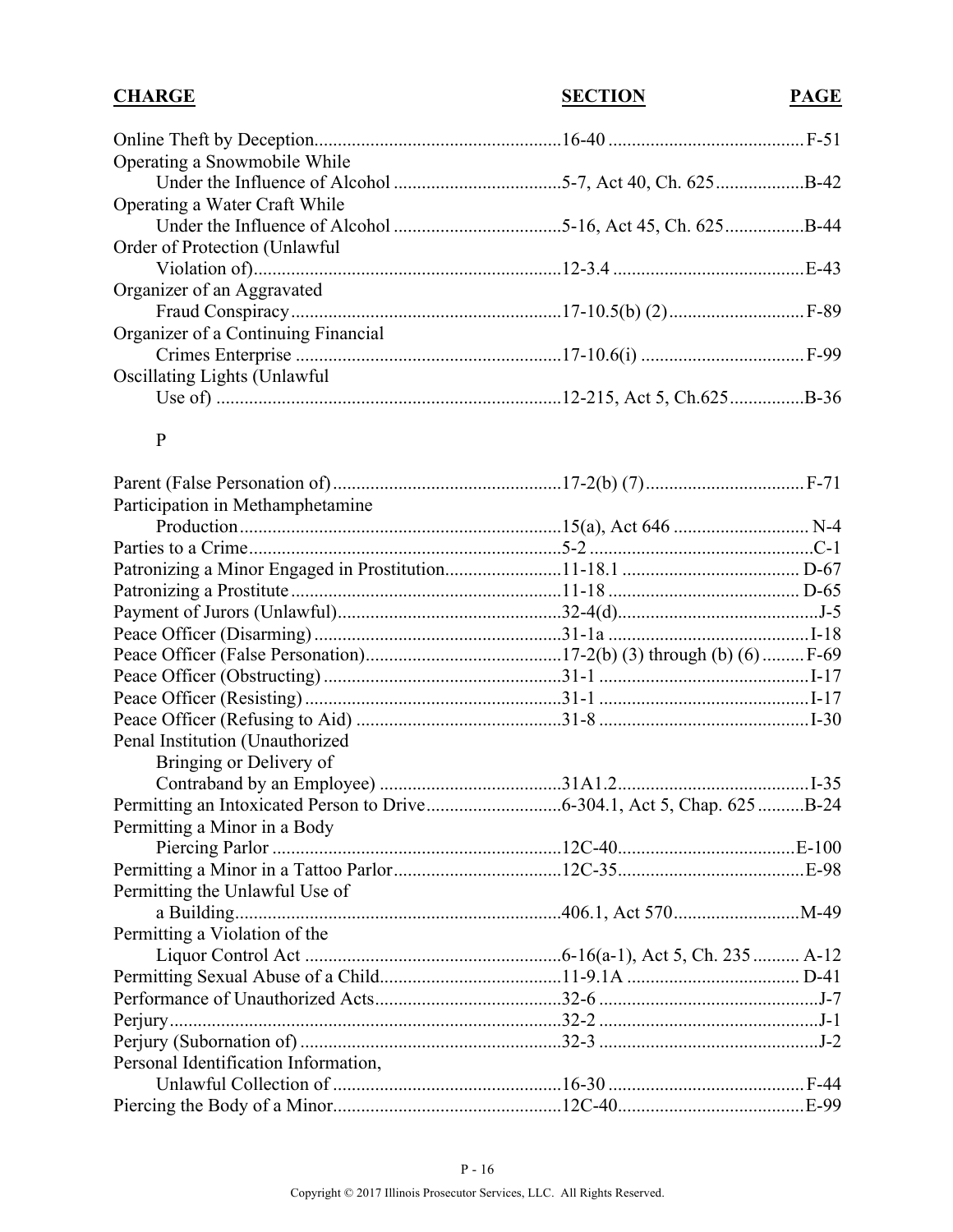| <b>CHARGE</b>                            | <b>SECTION</b> | <b>PAGE</b> |
|------------------------------------------|----------------|-------------|
|                                          |                |             |
| Police Organization (Impersonating       |                |             |
|                                          |                |             |
|                                          |                |             |
| Possession of Altered Credit Card        |                |             |
|                                          |                |             |
|                                          |                |             |
| Possession of Anhydrous Ammonia          |                |             |
|                                          |                |             |
| Possession of Methamphetamine            |                |             |
|                                          |                |             |
|                                          |                |             |
|                                          |                |             |
|                                          |                |             |
| Possession of Explosives Or              |                |             |
|                                          |                |             |
| Possession of Firearm and                |                |             |
| Ammunition without Requisite             |                |             |
|                                          |                |             |
| Possession of Incomplete Credit Card     |                |             |
|                                          |                |             |
| Possession of Key or Device of           |                |             |
|                                          |                |             |
| Possession of Machinery Designed to      |                |             |
| Reproduce Credit Cards or                |                |             |
|                                          |                |             |
| Possession of Materially Altered         |                |             |
|                                          |                |             |
| Possession of                            |                |             |
|                                          |                |             |
| Possession of Methamphetamine            |                |             |
|                                          |                |             |
|                                          |                |             |
|                                          |                |             |
|                                          |                |             |
| <b>Predatory Criminal Sexual Assault</b> |                |             |
|                                          |                |             |
|                                          |                |             |
|                                          |                |             |
|                                          |                |             |
|                                          |                |             |
|                                          |                |             |
|                                          |                |             |
|                                          |                |             |
|                                          |                |             |
|                                          |                |             |
|                                          |                |             |
|                                          |                |             |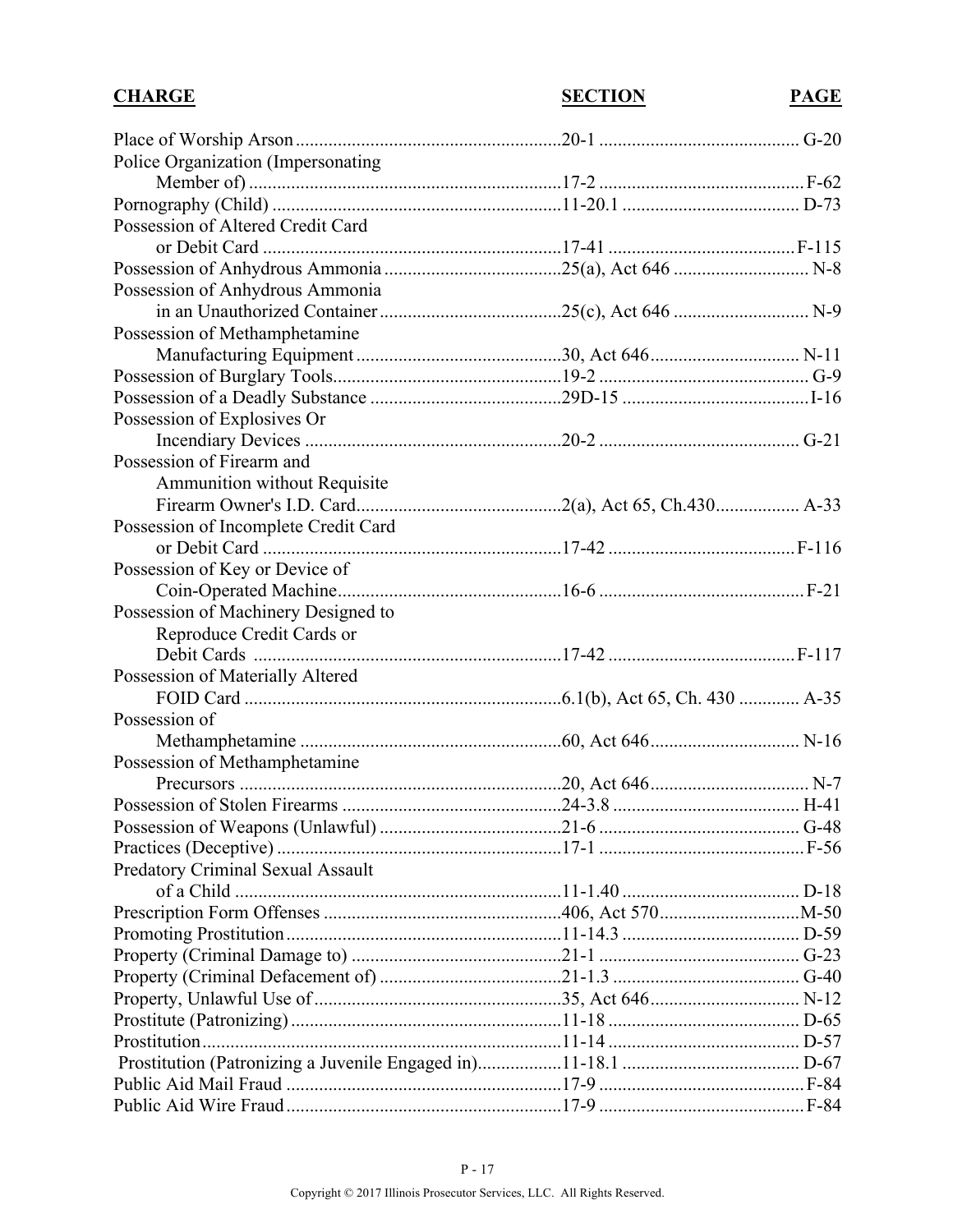| <b>Public Assistance Administrative</b>  |  |
|------------------------------------------|--|
|                                          |  |
|                                          |  |
|                                          |  |
|                                          |  |
|                                          |  |
| Public Conveyance Ticket (Sale of        |  |
|                                          |  |
|                                          |  |
| Public Institution of Higher             |  |
|                                          |  |
|                                          |  |
|                                          |  |
|                                          |  |
| <b>Public Utility Service (Unlawful)</b> |  |
|                                          |  |
| Purchase of Another's Credit             |  |
|                                          |  |

#### R

| Railroad Crossing Gate (Disobedience)                         |  |
|---------------------------------------------------------------|--|
|                                                               |  |
|                                                               |  |
| Receiving Credit Card or Debit                                |  |
|                                                               |  |
| Receiving Goods in Violation of                               |  |
|                                                               |  |
| Receiving Lost or Mislaid Credit                              |  |
|                                                               |  |
|                                                               |  |
|                                                               |  |
| Reckless Disposal of Hazardous Waste 44, Act 5, Ch. 415  A-26 |  |
|                                                               |  |
|                                                               |  |
|                                                               |  |
|                                                               |  |
|                                                               |  |
|                                                               |  |
| Refusal to Allow Inspection of                                |  |
|                                                               |  |
| Refusal to Give Information After                             |  |
| Having an Accident Involving                                  |  |
|                                                               |  |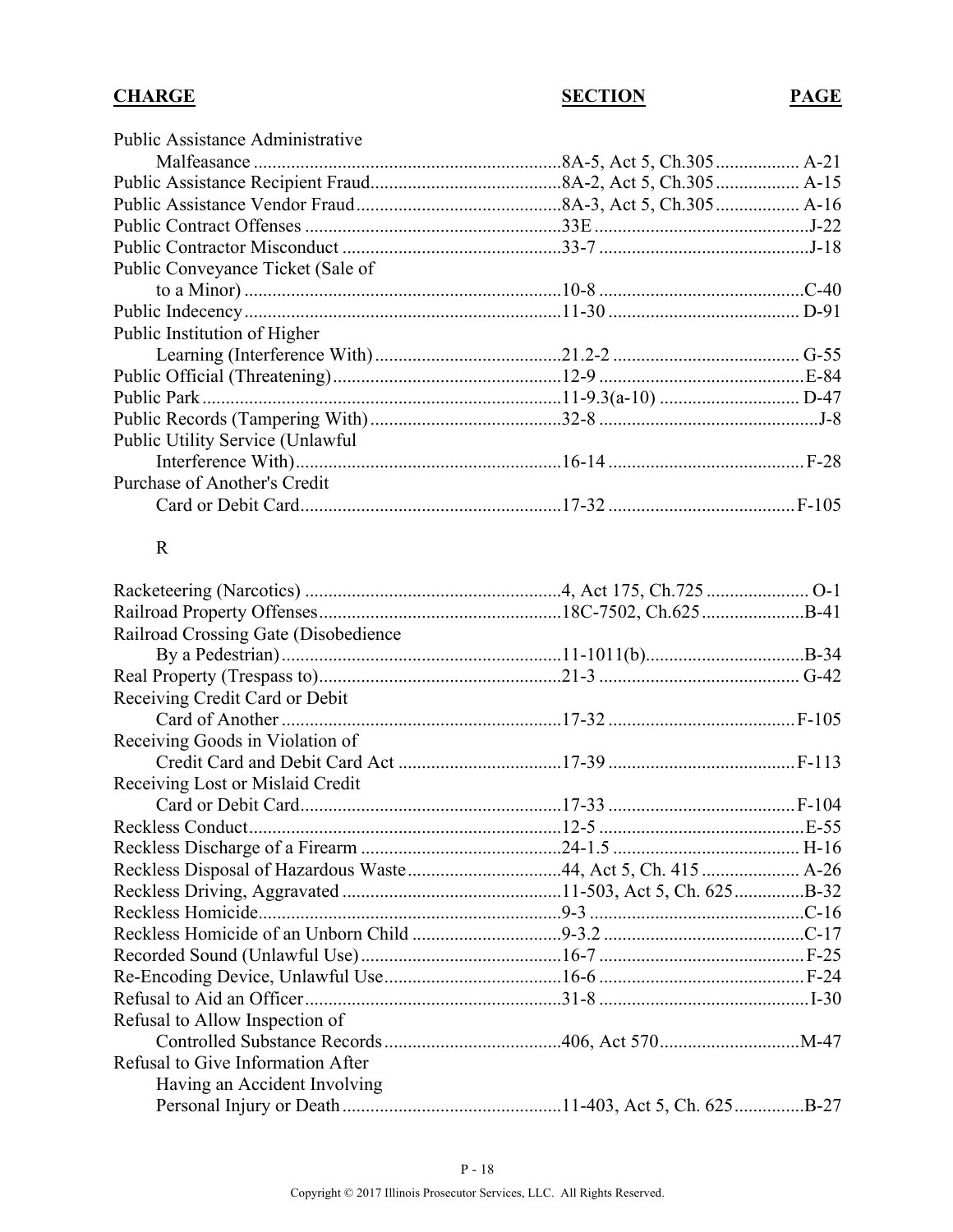# **CHARGE**

# **PAGE**

# $S$

| Sale of Another's Credit Card or |  |
|----------------------------------|--|
|                                  |  |
|                                  |  |
|                                  |  |
|                                  |  |
| School Property (Unlawful        |  |
|                                  |  |
| School Zone, Unlawful Presence   |  |
|                                  |  |
|                                  |  |
|                                  |  |
|                                  |  |
|                                  |  |
| Sex Abuse of Child, (Failure     |  |
|                                  |  |
|                                  |  |
| Sex Offender (Failure to         |  |
|                                  |  |
|                                  |  |
|                                  |  |
|                                  |  |
|                                  |  |
|                                  |  |
|                                  |  |
|                                  |  |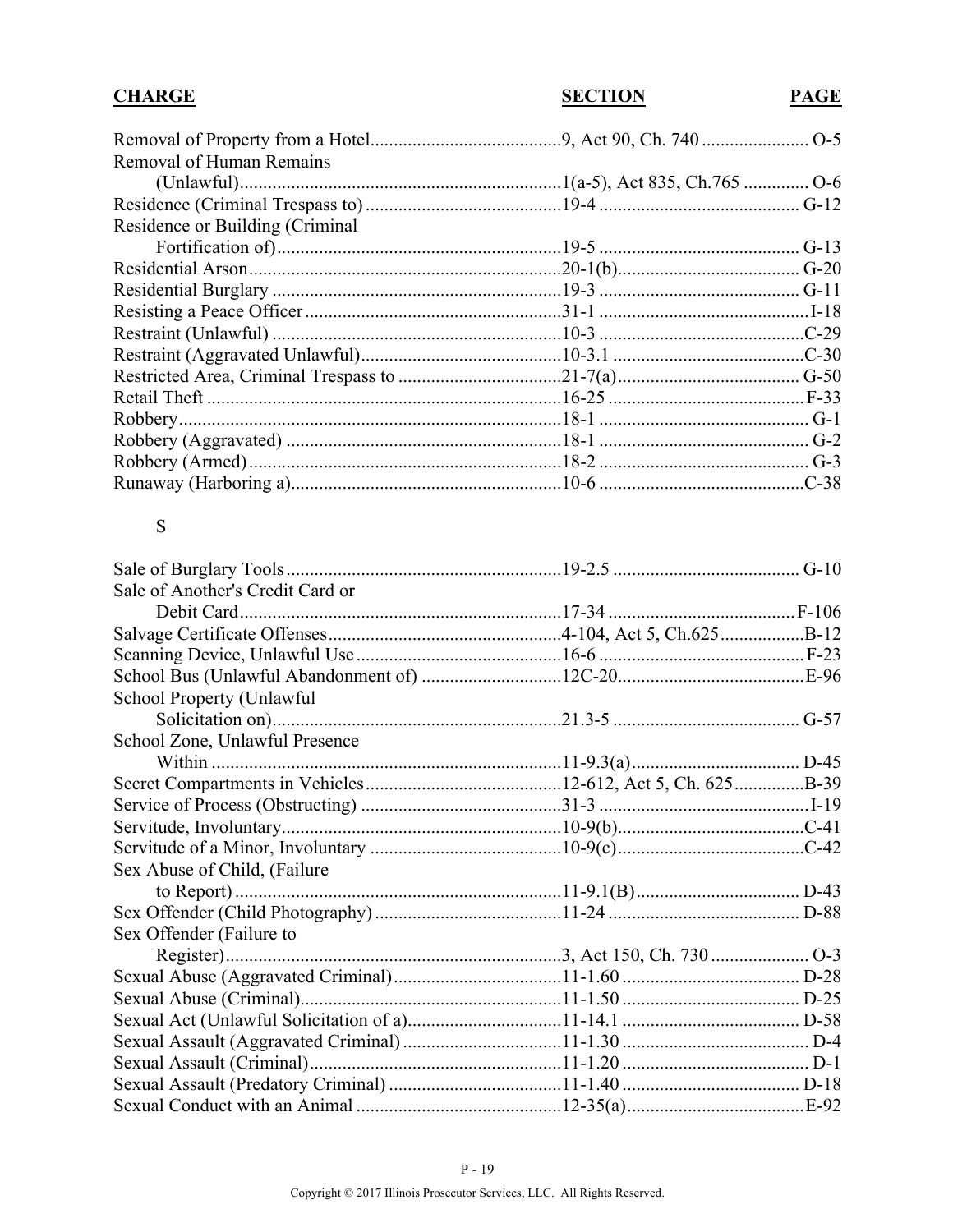# **CHARGE**

**SECTION** 

# **PAGE**

| <b>State Supported Land (Criminal</b>     |  |
|-------------------------------------------|--|
|                                           |  |
| <b>State Supported Property (Criminal</b> |  |
|                                           |  |
|                                           |  |
|                                           |  |
|                                           |  |
|                                           |  |
|                                           |  |
| <b>Street Gang Recruitment on School</b>  |  |
|                                           |  |
|                                           |  |
| Suicide (Unlawful Inducement              |  |
|                                           |  |
| <b>Surplus Federal Food Commodities</b>   |  |
|                                           |  |
|                                           |  |

# $\overline{T}$

| Tampering With Anhydrous Ammonia            |  |
|---------------------------------------------|--|
|                                             |  |
|                                             |  |
|                                             |  |
|                                             |  |
|                                             |  |
| <b>Telecommunications Device (Unlawful)</b> |  |
|                                             |  |
|                                             |  |
|                                             |  |
|                                             |  |
|                                             |  |
|                                             |  |
|                                             |  |
|                                             |  |
|                                             |  |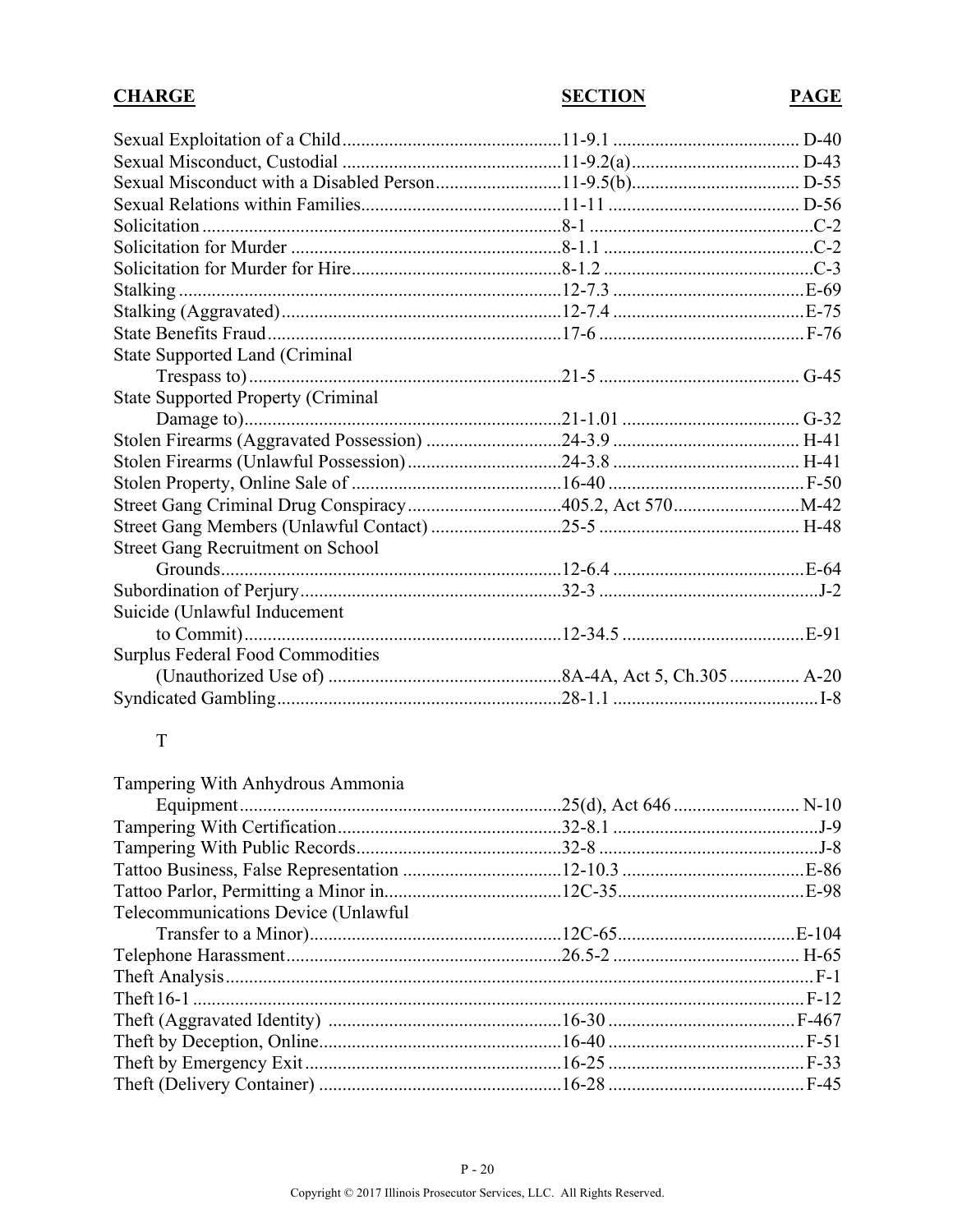| Theft Detection Shielding Device      |        |
|---------------------------------------|--------|
| and Detection Device Remover          |        |
|                                       |        |
|                                       |        |
|                                       |        |
|                                       |        |
|                                       |        |
|                                       |        |
| Theft of Labor or Services or Use     |        |
|                                       |        |
|                                       |        |
|                                       |        |
|                                       |        |
| Tobacco, Smokeless (Unlawful Sale     |        |
|                                       |        |
|                                       |        |
|                                       |        |
|                                       |        |
|                                       |        |
|                                       |        |
| Trafficking of Persons for            |        |
|                                       |        |
| Transfer of Credit Card or Debit Card |        |
| as Security for Debit With Intent     |        |
|                                       |        |
|                                       |        |
|                                       |        |
| $\mathbf U$                           |        |
|                                       |        |
|                                       |        |
| Unauthorized Bringing or Delivery     |        |
| of Contraband Into a Penal            |        |
|                                       | $I-35$ |
| Unauthorized Possession of            |        |
|                                       |        |
|                                       |        |
|                                       |        |
|                                       |        |
|                                       |        |
|                                       |        |
| Unborn Child (Involuntary             |        |
|                                       |        |
|                                       |        |
| Unborn Child (Voluntary               |        |
|                                       |        |
|                                       |        |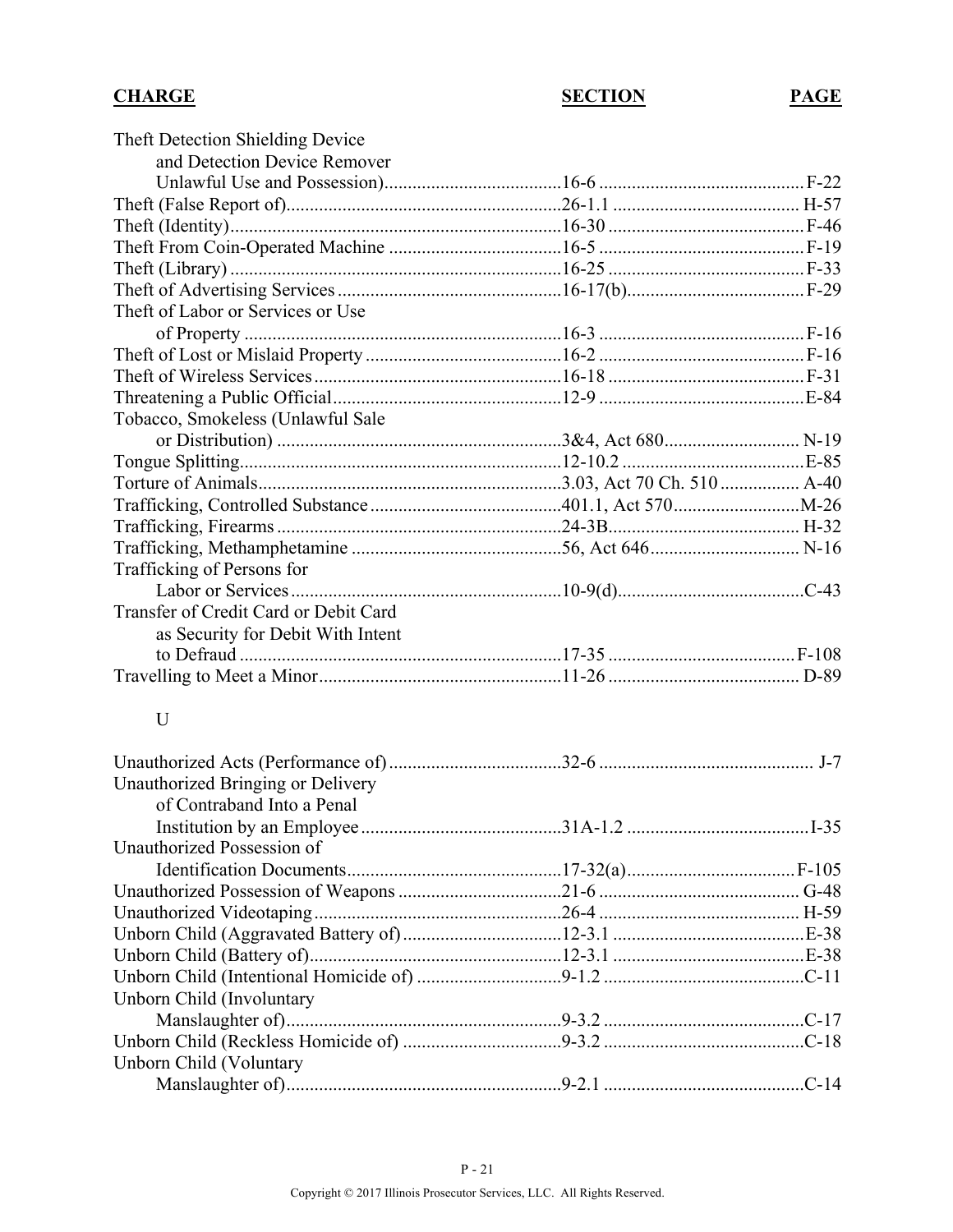| <b>CHARGE</b>                         | <b>SECTION</b> | <b>PAGE</b> |
|---------------------------------------|----------------|-------------|
| Unidentified Sound Recording          |                |             |
|                                       |                |             |
| Unlawful Use of an Electronic         |                |             |
|                                       |                |             |
| Use of a Dangerous Place for the      |                |             |
| Commission of a Controlled            |                |             |
|                                       |                |             |
| V                                     |                |             |
|                                       |                |             |
| Vehicle (Failure to Report)           |                |             |
|                                       |                |             |
| Vehicle, Illegal Installation         |                |             |
|                                       |                |             |
| Vehicle I.D. Number (Unlawful         |                |             |
|                                       |                |             |
| <b>Vehicle Registration Sticker</b>   |                |             |
|                                       |                |             |
|                                       |                |             |
| <b>Vehicle Theft Offenses</b>         |                |             |
|                                       |                |             |
|                                       |                |             |
| Vehicle (Unlawful Possession of       |                |             |
|                                       |                |             |
|                                       |                |             |
| Vehicle with a Falsified Vehicle      |                |             |
|                                       |                |             |
|                                       |                |             |
|                                       |                |             |
|                                       |                |             |
|                                       |                |             |
|                                       |                |             |
|                                       |                |             |
|                                       |                |             |
|                                       |                |             |
| Voluntary Manslaughter of an          |                |             |
|                                       |                |             |
| W                                     |                |             |
|                                       |                |             |
|                                       |                |             |
| Watercraft (Operating While Under the |                |             |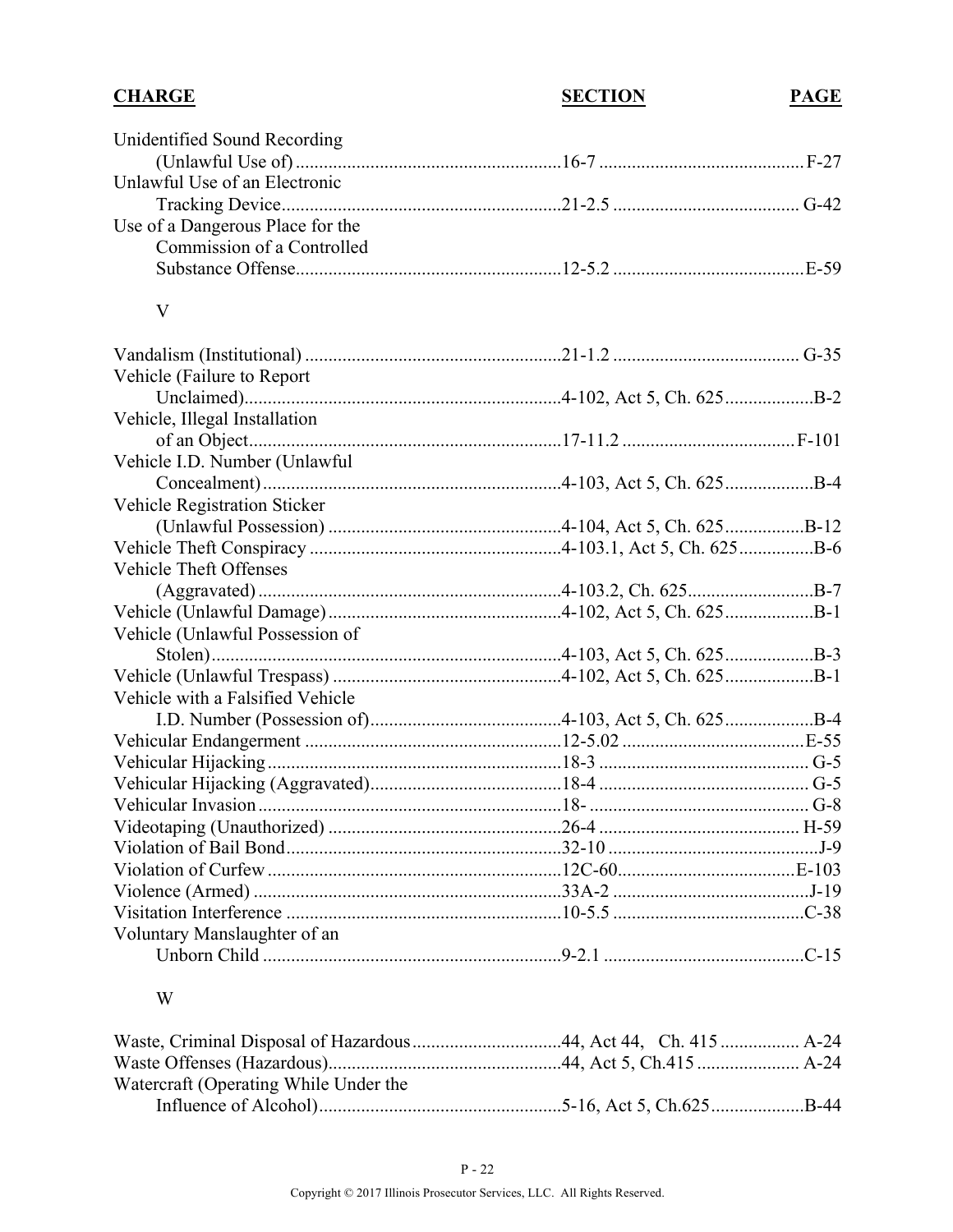| <b>CHARGE</b>                   | <b>SECTION</b> | <b>PAGE</b> |
|---------------------------------|----------------|-------------|
|                                 |                |             |
|                                 |                |             |
|                                 |                |             |
|                                 |                |             |
|                                 |                |             |
|                                 |                |             |
|                                 |                |             |
|                                 |                |             |
|                                 |                |             |
| Wireless Telephone (Firearm     |                |             |
|                                 |                |             |
|                                 |                |             |
| Witnesses and Jurors (Unlawful) |                |             |
|                                 |                |             |